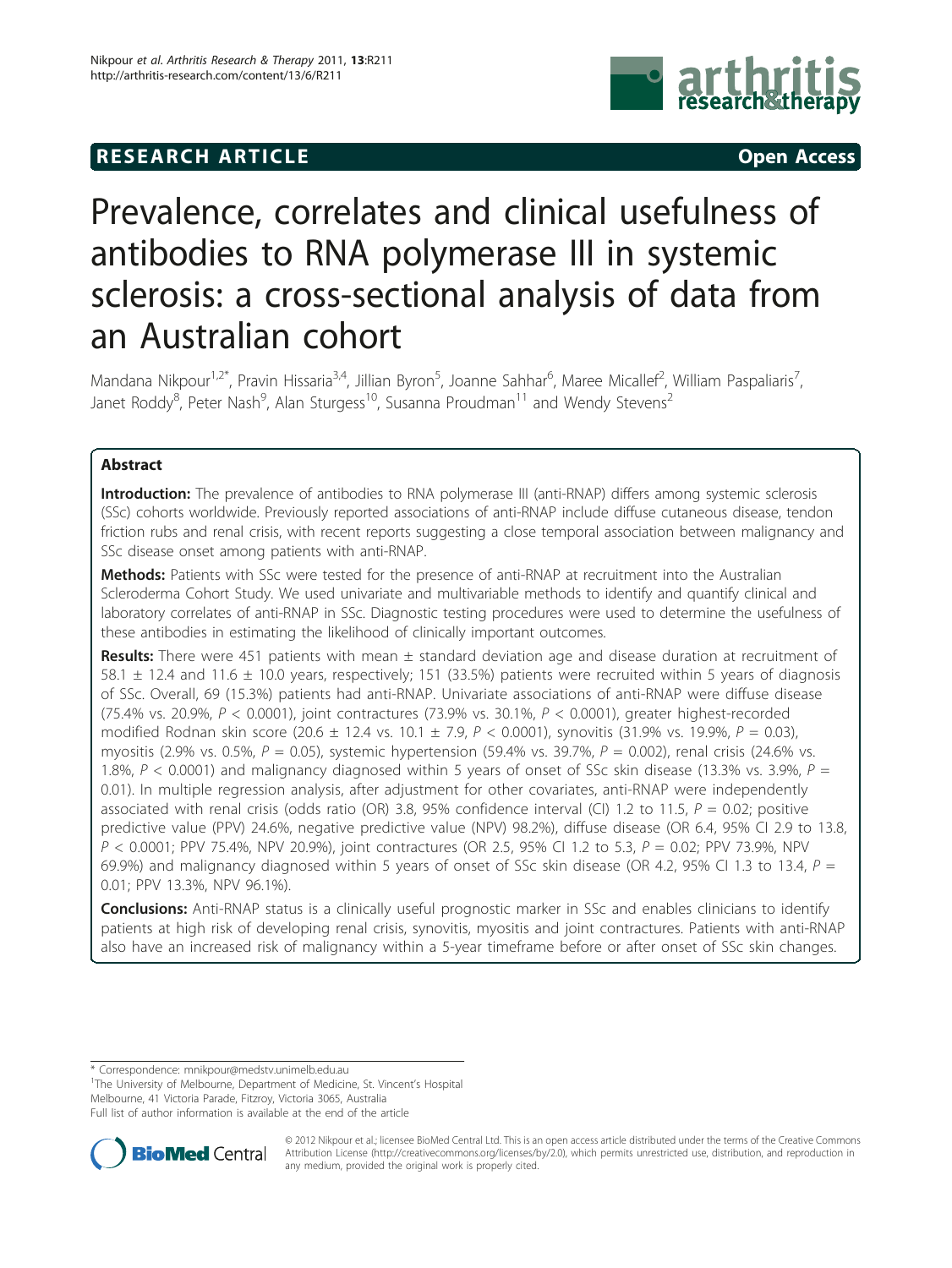# Introduction

Systemic sclerosis (SSc) is a multisystem autoimmune disease characterized by vasculopathy and fibrosis [[1\]](#page-11-0). The various manifestations of SSc in affected individuals evolve over time and range from digital ischemia and ulcers to potentially life-threatening renal crisis, interstitial lung disease (ILD) and pulmonary arterial hypertension (PAH). This heterogeneity of clinical manifestations in SSc has led to efforts to find markers that enable identification of patients most at risk of involvement of particular organ systems, who would benefit from more frequent and organ-specific monitoring.

Antibodies to RNA polymerase III (anti-RNAP), detected by immunoprecipitation, were first shown to have specificity for the diagnosis of SSc in the early 1990s [[2\]](#page-11-0). More recently, through the availability of commercial ELISAs, various clinical correlates of anti-RNAP in SSc have been described [[3\]](#page-11-0). Whilst these antibodies are currently thought not to play a pathogenic role, they have prognostic significance. Anti-RNAP appear early in the course of SSc, and, although there is considerable intrapatient and inter-patient variability in antibody titers over time, actual levels do not correlate with disease outcome [[4\]](#page-11-0). A baseline measurement is therefore often sufficient.

The reported frequency of anti-RNAP in various SSc cohorts ranges from 4 to 9.4% in French SSc patients [[5-7](#page-11-0)], to 12% in English SSc patients [\[8](#page-11-0)], 6% in Japanese SSc patients [[9](#page-11-0)], 19.4% in Canadian SSc patients [[10](#page-11-0)] and 25% in American SSc patients [[7\]](#page-11-0) Racial and genetic variations are hypothesized to account for these differences.

Previously reported associations of anti-RNAP include diffuse cutaneous disease, higher maximum skin thickness score, tendon friction rubs and renal crisis [[2,6](#page-11-0),[8,10](#page-11-0)-[13\]](#page-11-0). Two recent studies have reported a close temporal association between the onset of SSc and diagnosis of cancer among SSc patients with anti-RNAP [[14,15\]](#page-11-0). This association, however, is yet to be confirmed and quantified in large prospective studies.

In the present study, our objective was to determine the prevalence of anti-RNAP in a large Australian cohort of patients with SSc. We sought to confirm and quantify previously described associations and to define novel clinical and laboratory correlates of these antibodies. We applied diagnostic testing procedures in order to determine the usefulness of these antibodies in estimating the likelihood of clinically important outcomes, including malignancy.

# Materials and methods

# **Patients**

Consecutive patients recruited into the Australian Scleroderma Cohort Study - a prospective cohort study of risk factors for clinically important outcomes in SSc were included in the study. These patients fulfilled either the American College of Rheumatology criteria for classification of SSc or the Medsger criteria for limited SSc [[16,17](#page-11-0)]. Patients with mixed connective tissue disease were excluded. Participants were recruited from seven centers specializing in the care of patients with SSc: St. Vincent's Hospital and Monash Medical Centre, Melbourne; Sunshine Coast Rheumatology, Queensland; Royal Adelaide Hospital, South Australia; St George Hospital, Sydney; Royal Perth Hospital, Western Australia; and Prince Charles Hospital, Brisbane. After obtaining informed consent, demographic and disease-related data (including clinical and laboratory variables) were collected, according to a standardized protocol, at recruitment and at each subsequent annual visit. The study was approved by the human research ethics committees of each of the participating centers.

#### Measurement of antibodies to RNA polymerase III

Anti-RNAP were measured in serum samples drawn from all patients at recruitment, from 2008 to 2009, using one of two commercial ELISA kits available in Australia: Quanta Lite RNA Pol III (Integrated Sciences, Sydney, NSW, Australia) and MBL Anti-RNA Pol III (Abacus ALS, Brisbane, QLD, Australia). Manufacturerspecified cut-off points were used to define anti-RNAP as present or absent. Both ELISA assays use a purified recombinant immunodominant fragment of RNA polymerase III. Both assays have been validated against an immunoprecipitation assay, with which they have 96% positive agreement and 98% negative agreement. The two ELISA assays are deemed equivalent.

#### Demographic, clinical and laboratory variables

Demographic data collected at recruitment included sex, race, age at disease onset and at recruitment into the study. Race was categorized as Caucasian, Asian, Aboriginal or Torres Strait Islander. Disease onset was defined as the date of onset of the first manifestation of SSc, other than Raynaud's phenomenon.

For analysis, data were censored on 31 December 2010. Disease duration at recruitment and also at the time of analysis of data was recorded. Duration of follow-up was defined as the length of time from recruitment to the date at which the data were censored for analysis.

Disease-related data included SSc subtype (limited or diffuse), defined by American College of Rheumatology or Medsger criteria [[16,17\]](#page-11-0), and the highest modified Rodnan skin score (mRSS) recorded at the annual follow-up visit [[18\]](#page-11-0). Disease manifestations were defined in each patient as present ever from disease onset to most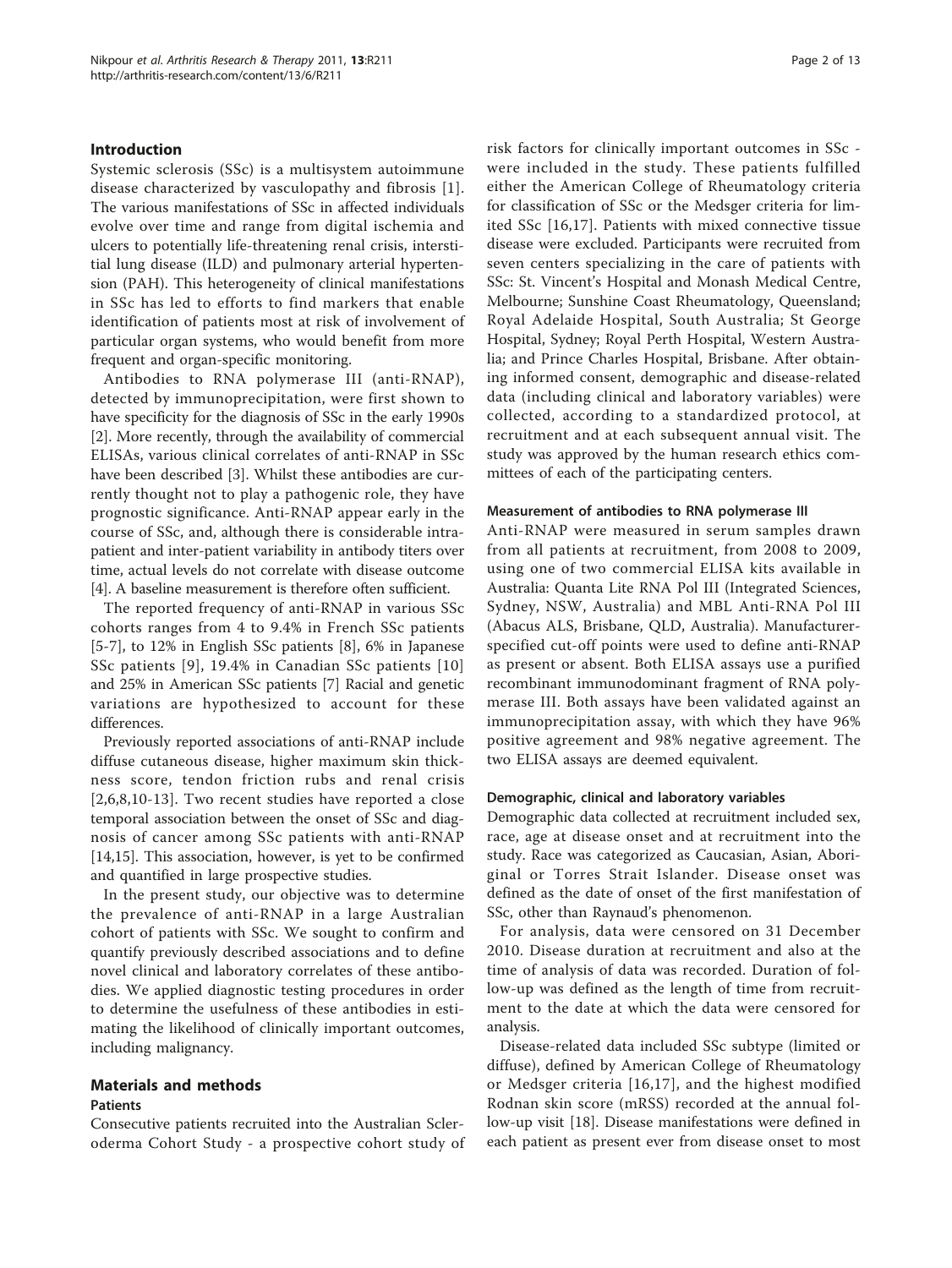recent visit. These included Raynaud's phenomenon (with characteristic color changes), digital ulcers and gangrene. Tendon friction rubs, joint contractures and synovitis were diagnosed clinically by the treating physician, at the time of assessment. Myositis was defined as the presence of muscle weakness and/or muscle pain with an elevated serum creatinine kinase, or the presence of inflammatory muscle disease on a muscle biopsy. Creatinine kinase was measured and recorded at each annual visit and the highest level recorded was used for analysis.

Renal crisis was defined as an abrupt onset of severe hypertension (systolic blood pressure (BP) ≥ 180 mmHg and/or diastolic BP  $\geq$  100 mmHg) without an alternate etiology, with or without microangiopathic anemia or decline in renal function. Serum creatinine, estimated glomerular filtration rate, need for dialysis or renal transplantation, and presence of systemic hypertension (systolic BP  $\geq$  140 mmHg or diastolic BP  $\geq$  90 mmHg) were also recorded at each annual visit. Gastrointestinal involvement was defined as one or more of symptomatic or endoscopically proven esophageal reflux, esophageal dysmotility or esophageal stricture, gastric antral vascular ectasia, or symptoms of fecal incontinence or small bowel involvement such as pseudo-obstruction with a positive response to antibiotics, or radiographically proven small bowel involvement either by barium studies or prolonged nuclear transit time. PAH was defined on right heart catheterization as a mean pulmonary artery pressure  $\geq 25$  mmHg with a pulmonary capillary wedge pressure ≤ 15 mmHg. ILD was defined as the presence of pulmonary fibrosis on high-resolution computerized tomography scanning of the lungs. The need for home oxygen, either for severe PAH or severe ILD, was also recorded. SSc cardiac involvement was defined as the presence of either left ventricular systolic or diastolic dysfunction where no other cause was identified, or a conduction disturbance unexplained by other mechanisms, or a characteristic histological picture on endomyocardial biopsy.

The type and date of diagnosis of malignancies were recorded. We included malignancies that pre-dated or post-dated the diagnosis of SSc. Where applicable, the diagnosis of malignancy required histological confirmation. Malignancies were categorized as solid organ, hematopoietic or skin (nonmelanoma or melanoma). The 'other' category comprised neoplastic variants such as amyloidosis and pre-neoplastic conditions. Smoking was defined as having ever smoked.

SSc treatment was defined in each patient as present ever from disease onset to most recent visit, and was categorized as corticosteroids (including prednisolone but excluding intra-articular injections), antimalarials (hydroxychloroquine), immunosuppressives

(methotrexate, azathioprine, mycophenolate mofetil, cyclosporine and cyclophosphamide) and biological therapies (rituximab and TNF antagonists).

At recruitment, in addition to testing for anti-RNAP, all patients also underwent autoantibody profiling using commercially available assays for: antinuclear antibody; antibodies to extractable nuclear antigens (Orgentec ELISA, Mainz, Germany) including antibodies to Scl70, Jo-1, RNP, Ro 60, La, Sm and PM-Scl; antibodies to double-stranded DNA (Amerlex radioimmunoassay; Trinity Biotech, Bray, Ireland); anti-neutrophil cytoplasmic antibodies (Orgentec ELISA) including proteinase-3 or myeloperoxidase specificity; rheumatoid factor; antiphospholipid antibodies including anti-cardiolipin antibodies (Vital Diagnostics, Bella Vista, NSW, Australia); and anti- $\beta_2$  glycoprotein antibodies (Orgentec ELISA).

#### Study design

In a cross-sectional analysis of longitudinally acquired data, demographic, clinical and laboratory correlates (as defined above) of anti-RNAP were determined, using univariate and multiple regression analyses. Among patients ever diagnosed with malignancy, the type and date of diagnosis of cancer relative to the date of SSc disease manifestations - in particular, the date of onset of scleroderma skin changes - was determined.

#### Statistical analyses

Univariate methods were used to compare independent variables in patients with and without anti-RNAP. The t test was used for continuous variables, and the chisquare test and analysis of variance were used for categorical variables. Logistic and linear regression models were used to identify and quantify independent correlates of anti-RNAP, the highest recorded mRSS, and malignancy diagnosed within 5 years of onset of SSc skin disease. Collinearity between variables was taken into consideration when selecting variables for inclusion in the regression models.

Contingency table analysis was performed to determine the sensitivity, specificity, positive predictive value (PPV) and negative predictive value (NPV) - with corresponding 95% confidence intervals (CIs) - of anti-RNAP for prediction of various SSc disease manifestations in our cohort.

In order to enable unbiased estimation of the association between anti-RNAP and malignancy diagnosed within 5 years of onset of SSc skin disease, we selected patients for these particular analyses as follows: we included all patients diagnosed with malignancy within 5 years - either before or after - of onset of SSc skin disease, together with all patients in whom a diagnosis of malignancy had not been made but whose disease duration was at least 5 years at the time of analysis of data.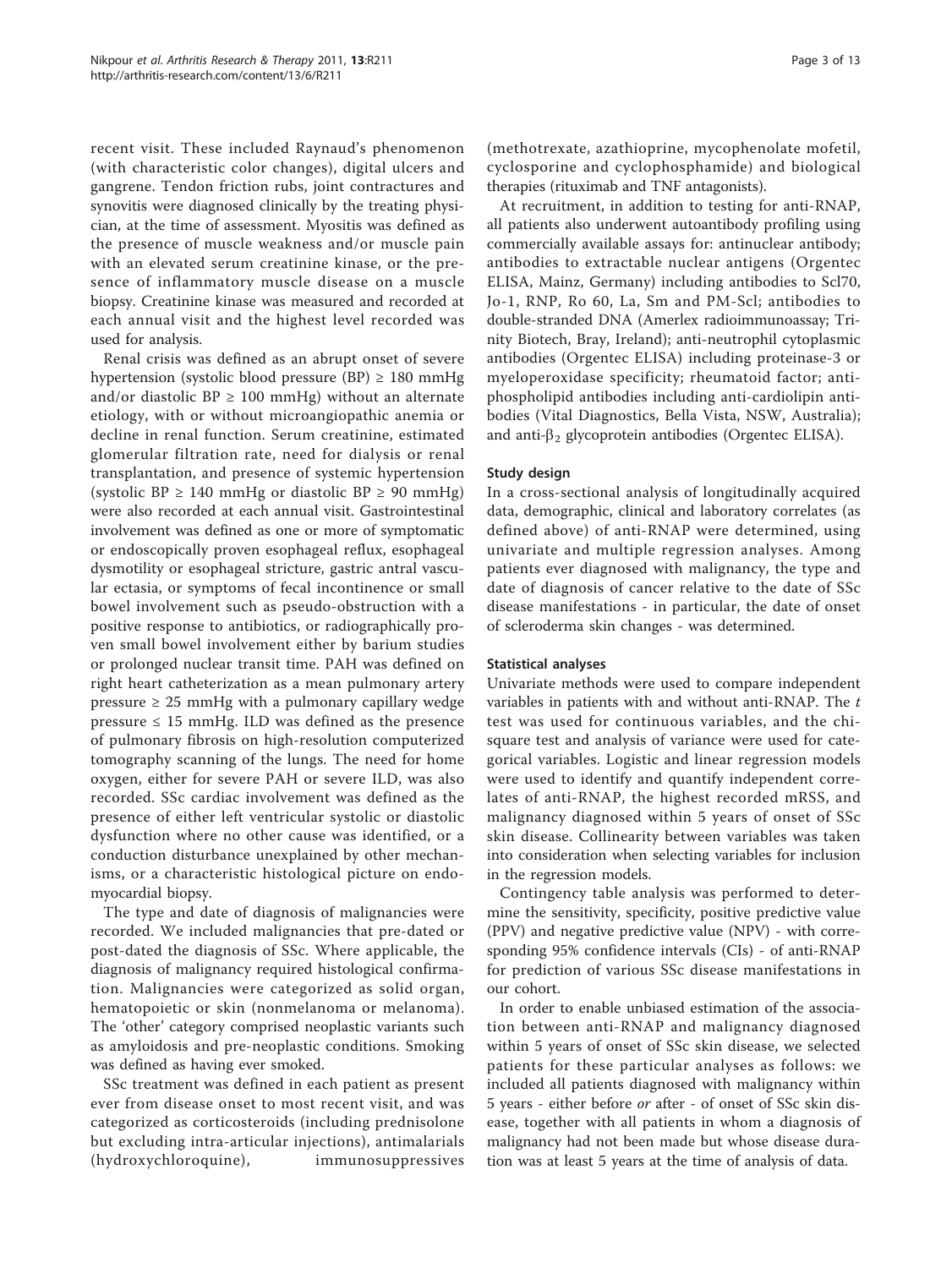<span id="page-3-0"></span>As there were very few missing data, we did not attempt to impute these data. The number of patients on whom each of the analyses were performed is listed in the results tables.

All P values were two-tailed and statistical significance was defined as  $P \leq 0.05$ . All statistical analyses were performed using SAS software version 9.1 (SAS Institute Inc., Cary, NC, USA). Figure 1, a dot plot of the time interval (years) between onset of SSc skin disease and diagnosis of malignancy, according to malignancy type, was generated using STATA software (StataCorp LP, College Station, TX, USA).

# Results

#### Patient characteristics

The characteristics of patients in the present study are summarized in Table [1.](#page-4-0) Among 451 patients who were included in the study, 397 (88.0%) were female, 319 (70.7%) had limited disease, and 132 (29.3%) had diffuse disease. The majority of patients were Caucasian (94.3%), with Asian and Aboriginal-Islander patients comprising 3.9% and 1.8% of the participants,

respectively. The mean  $\pm$  standard deviation (SD) ages at disease onset and at recruitment were  $46.5 \pm 13.7$ and  $58.1 \pm 12.4$  years, respectively. The mean  $\pm$  SD disease durations at recruitment and at the time of the study were  $11.6 \pm 10.0$  years and  $13.6 \pm 10.3$  years, respectively, in keeping with a group of patients with predominantly prevalent disease. However, 84 (18.6%) patients had been recruited within 2 years of diagnosis, and 151 (33.5%) within 5 years of diagnosis of SSc. From disease diagnosis to the time of the study, all patients manifested Raynaud's phenomenon, while 43% developed digital ulcers, many of them multiple (25% had six or more ulcers during the course of disease). Digital gangrene or amputation occurred in 6.4% of patients. Thirty-two (7.1%) patients had tendon friction rubs and 166 (36.8%) patients had joint contractures. Synovitis and myositis were disease features in 21.7% and 0.9% of patients, respectively. Twenty-four (5.4%) patients developed renal crisis; among these, six (25%) patients required dialysis and two (8.3%) patients had renal transplantation. Systemic hypertension affected 42.8% of patients. All patients had one or more type of



on onset of skin change. Symbols to the left of the vertical line (denoting time = 0 years) represent malignancies diagnosed prior to the onset of SSc. Solid organ malignancies include breast, lung, colorectal, genitourinary and reproductive tract malignancies. Hematopoeitic malignancies include lymphoma, leukemia and multiple myeloma. Nonmelanoma skin cancers include basal cell and squamous cell carcinomas. The 'other' category includes neoplastic variants and pre-neoplastic disorders. RNAP, anti-RNA polymerase III antibody.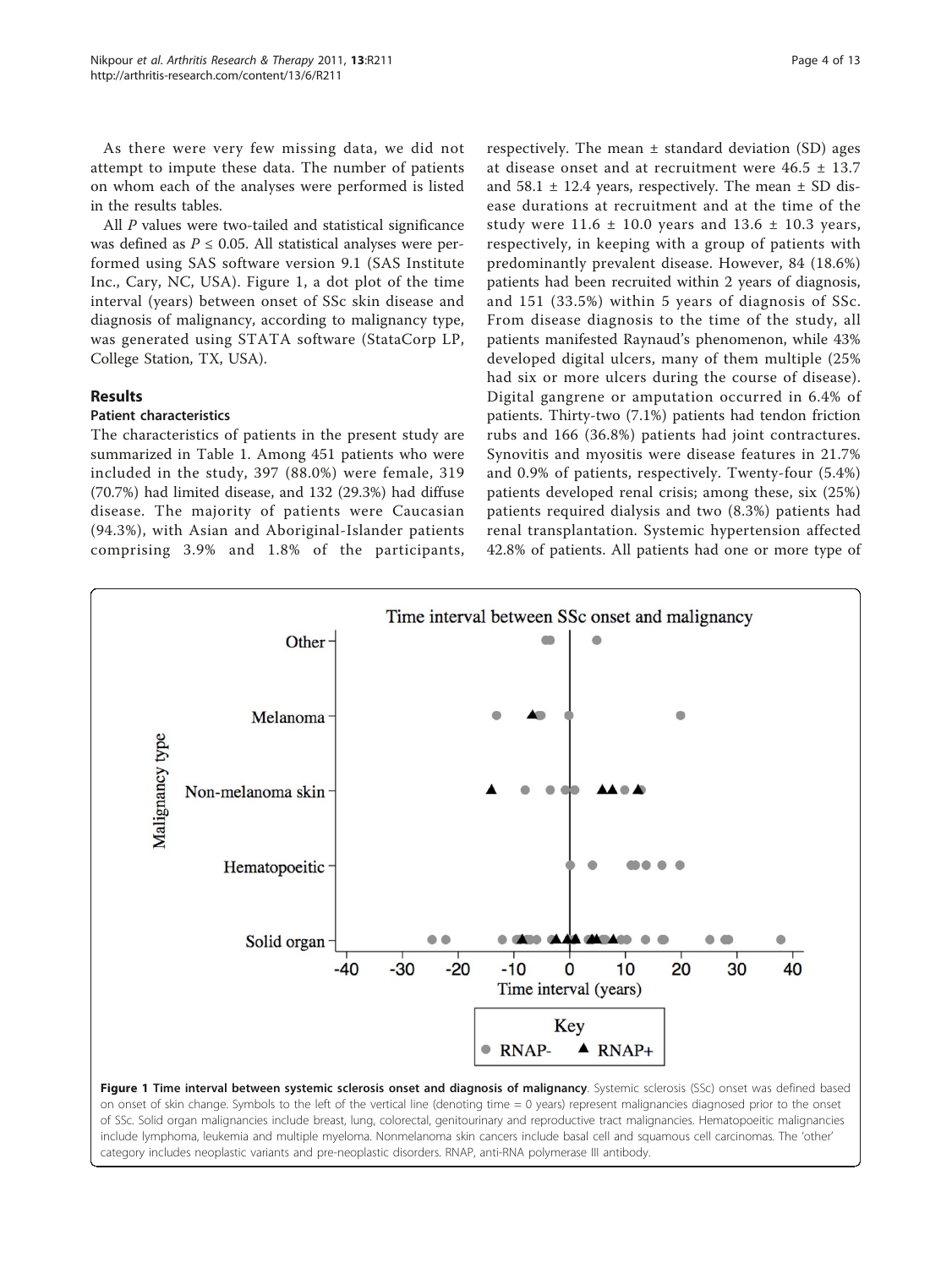<span id="page-4-0"></span>Table 1 Patient characteristics ( $n = 451$ )

| Characteristic                               | Total <sup>a</sup> | $n$ (%) or mean $\pm$ SD |
|----------------------------------------------|--------------------|--------------------------|
| Sex                                          | 451                |                          |
| Female                                       |                    | 397 (88.0%)              |
| Male                                         |                    | 54 (12.0%)               |
| Race                                         | 435                |                          |
| Caucasian                                    |                    | 413 (94.3%)              |
| Asian                                        |                    | 17 (3.9%)                |
| Aboriginal-Islander                          |                    | $8(1.8\%)$               |
| Age (years)                                  |                    |                          |
| At disease onset <sup>b</sup>                | 441                | $46.5 \pm 13.7$          |
| At recruitment                               | 448                | $58.1 \pm 12.4$          |
| Disease duration (years)                     |                    |                          |
| At recruitment                               | 441                | $11.6 \pm 10.0$          |
| At time of the study <sup>c</sup>            | 441                | $13.6 \pm 10.3$          |
| Recruited within 2 years of SSc onsetb       | 451                | 84 (18.6%)               |
| Recruited within 5 years of SSc onsetb       | 451                | 151 (33.5%)              |
| Duration of follow-upc,d (years)             | 315                | $1.9 \pm 0.8$            |
| Disease subtype <sup>e</sup>                 | 451                |                          |
| Limited                                      |                    | 319 (70.7%)              |
| Diffuse                                      |                    | 132 (29.3%)              |
| Disease manifestations <sup>f</sup>          |                    |                          |
| Raynaud's phenomenon                         | 436                | 436 (100%)               |
| Digital ulcers                               | 451                | 194 (43.0%)              |
| Tendon friction rub                          | 451                | 32 (7.1%)                |
| Joint contractures                           | 451                | 166 (36.8%)              |
| Highest mRSS during follow-up <sup>g</sup>   | 434                | $11.7 \pm 9.6$           |
| Synovitis                                    | 451                | 98 (21.7%)               |
| Myositis                                     | 451                | $4(0.9\%)$               |
| Renal crisish                                | 451                | 24 (5.4%)                |
| Systemic hypertension <sup>i</sup>           | 444                | 190 (42.8%)              |
| Gastrointestinal involvement <sup>j</sup>    | 451                | 451 (100%)               |
| Pulmonary arterial hypertension <sup>k</sup> | 451                | 49 (10.9%)               |
| Interstitial lung disease                    | 451                | 139 (30.8%)              |
| Cardiac involvement <sup>m</sup>             | 451                | 31 (6.9%)                |
| Serologic profile <sup>n</sup>               |                    |                          |
| Antinuclear antibodies                       | 451                | 433 (96.0%)              |
| Anti-centromere pattern                      | 450                | 197 (43.8%)              |
| Anti-RNA polymerase III antibody             | 451                | 69 (15.3%)               |
| Anti-topoisomerase antibodies                | 446                | 79 (17.7%)               |
| Anti-histidyl-tRNA synthetase antibodies     | 446                | $0(0\%)$                 |
| Anti-ribonucleoprotein antibodies            | 445                | $4(0.9\%)$               |
| Anti-Ro antibodies                           | 446                | 27 (6.1%)                |
| Anti-La antibodies                           | 446                | 6(1.4%)                  |
| Anti-Smith antibodies                        | 445                | $1(0.2\%)$               |
| Anti-double-stranded DNA antibodies          | 298                | $6(2.0\%)$               |
| Anti-polymyositis-scleroderma antibodies     | 447                | $4(0.9\%)$               |
| Anti-neutrophil cytoplasmic antibodies       | 437                | 73 (16.7%)               |
| Myeloperoxidase specificity                  | 436                | 12 (2.8%)                |
| Proteinase-3 specificity                     | 436                | 15 (3.4%)                |
| Rheumatoid factor                            | 423                | 126 (29.8%)              |
| Anti-phospholipid antibodies                 | 436                | 138 (31.7%)              |
| Lupus anticoagulant                          | 325                | 7 (2.2%)                 |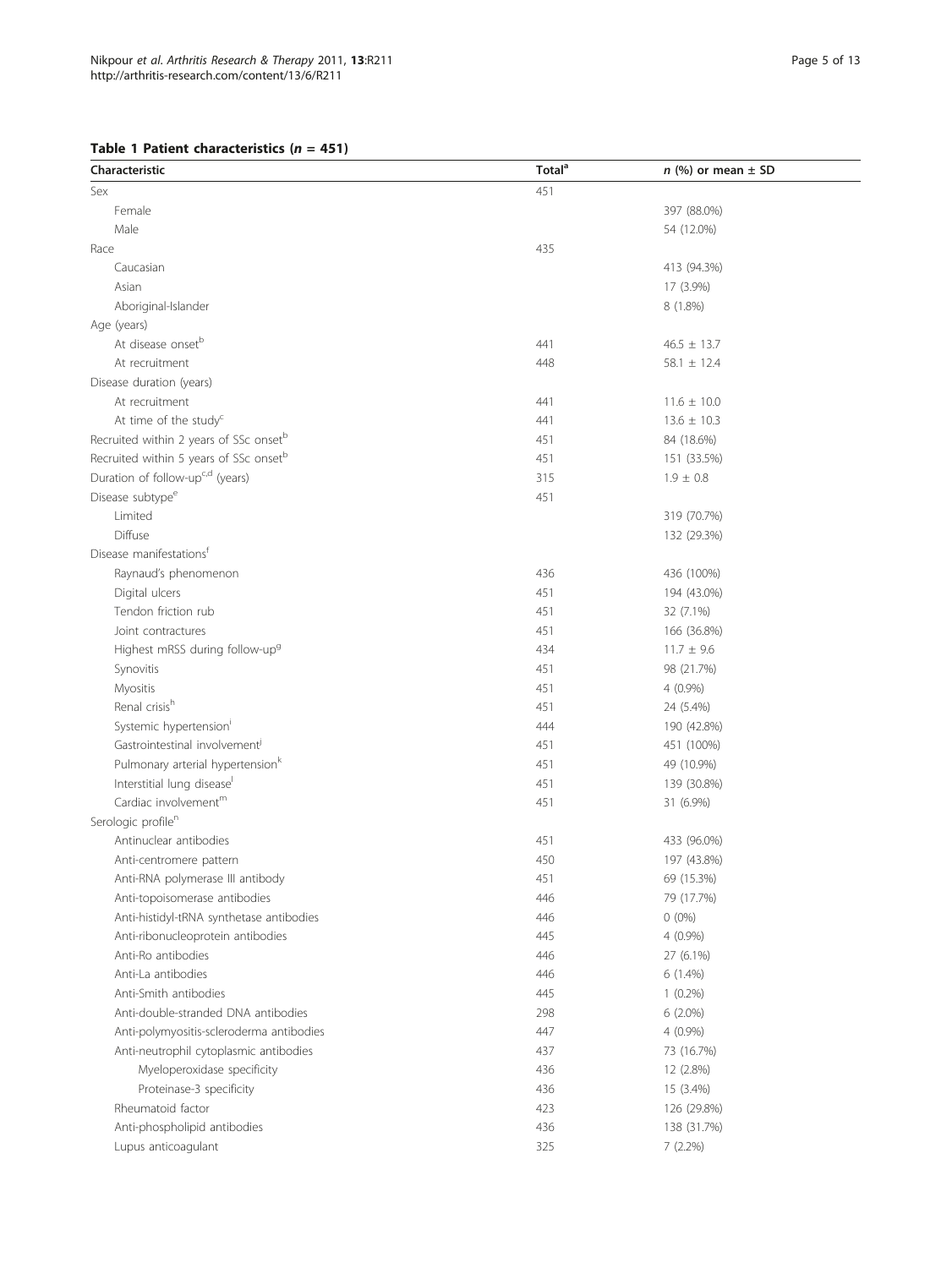#### Table 1 Patient characteristics ( $n = 451$ ) (Continued)

| Treatment <sup>T</sup>                                                        | 451 |               |  |
|-------------------------------------------------------------------------------|-----|---------------|--|
| Corticosteroids                                                               |     | 198 (43.9%)   |  |
| Antimalarials <sup>o</sup>                                                    |     | 74 (16.4%)    |  |
| Immunosuppressives <sup>p</sup>                                               |     | 143 (31.7%)   |  |
| Biological therapies <sup>q</sup>                                             |     | $5(1.1\%)$    |  |
| Smoking ever                                                                  | 436 | 183 (42.0%)   |  |
| Malignancy <sup>r</sup>                                                       | 451 | 64 (14.2%)    |  |
| Solid organ <sup>s</sup>                                                      |     | 35 (7.8%)     |  |
| Hematopoietict                                                                |     | 7(1.6%)       |  |
| Skin (nonmelanoma)"                                                           |     | 13 (2.9%)     |  |
| Melanoma                                                                      |     | 6(1.3%)       |  |
| Other <sup>V</sup>                                                            |     | $3(0.7\%)$    |  |
| Time interval between SSc onset <sup>w</sup> and malignancy diagnosis (years) |     | $9.3 \pm 8.1$ |  |

mRSS, modified Rodnan skin score; n (%), number (percentage); SD, standard deviation; SSc, systemic sclerosis. <sup>a</sup>Total number of patients in whom data were available for analysis. <sup>b</sup>Disease onset defined as date of onset of first SSc-related manifestation other than Raynaud's phenomenon. <sup>c</sup>As at 13 December 2010.<br><sup>d</sup>Maan duration of follows in calculated for those who had m Mean duration of follow-up calculated for those who had more than one annual visit. <sup>e</sup>Disease subtype classified based extent of skin involvement, with limited disease being confined to extremities and face. <sup>f</sup>Ever from disease onset to most recent visit. <sup>g</sup>Scores range from 0 to 51, with higher scores indicating more severe skin involvement. <sup>h</sup>Renal crisis defined as abrupt onset severe hypertension (systolic blood pressure (BP) ≥ 180 mmHg and/or diastolic BP ≥ 100 mmHg) without an alternate etiology, with or without rising creatinine or microangiopathic anemia. Systolic BP ≥ 140 mmHg and/or diastolic BP ≥ 90 mmHg.<br>Castrointestinal involvement defined as one or more of reflux esonhagitis, <sup>j</sup>Gastrointestinal involvement defined as one or more of reflux esophagitis, esophageal stricture or dysmotility, gastric antral vascular ectasia, bowel dysmotility or pseudo-obstruction. <sup>k</sup>Pulmonary arterial hypertension defined as mean pulmonary arterial pressure ≥ 25 mmHg at rest with pulmonary capillary wedge pressure ≤ 15 mmHg. <sup>I</sup>nterstitial lung disease defined by high-resolution computerized tomography scan of the lung. <sup>m</sup>Presence of either left ventricular systolic or diastolic dysfunction where no other cause was identified, or a conduction disturbance unexplained by other mechanisms, or a characteristic histological picture on endomyocardial biopsy. <sup>n</sup>At recruitment. <sup>o</sup>Hydroxychloroquine. <sup>p</sup>Includes methotrexate, azathioprine, mycophenolate mofetil, cyclosporine and cyclophosphamide. <sup>q</sup>Includes TNF antagonists and rituximab. <sup>r</sup>Ever from birth to most recent visit. <sup>s</sup>Includes breast, lung, colorectal, genitourinary and reproductive tract malignancies. <sup>t</sup>Includes lymphoma, leukemia and multiple myeloma. <sup>u</sup>Includes basal cell and squamous cell carcinomas. <sup>Y</sup>Includes neoplastic variants and pre-neoplastic disorders. "Here SSc onset defined based on onset of skin change.

gastrointestinal involvement, with 98 (21.7%) patients developing anal incontinence. PAH was diagnosed in 49 (10.9%) patients and ILD in 139 (30.8%) patients. Consequently, nine patients required home oxygen therapy. SSc cardiac involvement occurred in 31 (6.9%) patients. During the mean  $\pm$  SD follow-up of 1.9  $\pm$  0.8 years, the mean modified Rodnan skin score was 11.7 ± 9.6 points. Overall, 42.0% of patients in the present study had ever smoked.

The autoantibody profile of patients is summarized in Table [1](#page-4-0). Overall, 96% had antinuclear antibodies, with 43.8% having a centromere pattern and 17.7% having anti-Scl70 (anti-topoisomerase) antibodies. Sixty-nine (15.3%) patients had anti-RNAP. Other antibodies that were found in a significant proportion of patients were anti-Ro antibodies (6.1%), anti-neutrophil cytoplasmic antibodies (16.7%), rheumatoid factor (29.8%) and antiphospholipid antibodies (31.7%).

A total of 198 (43.9%) patients had ever been treated with corticosteroids, 74 (16.4%) patients with antimalarials, 143 (31.7%) patients with immunosuppressives and five (1.1%) patients with biological therapies.

#### Univariate comparisons

Univariate comparisons of characteristics of patients with (anti- $\text{RNAP}^+$ ) and without (anti- $\text{RNAP}^-$ ) anti-RNAP are summarized in Table [2](#page-6-0). Patients with anti-RNAP were more likely to have diffuse disease (75.4% vs. 20.9%, P < 0.0001), joint contractures (73.9% vs. 30.1%,  $P < 0.0001$ ), and greater highest-recorded mRSS  $(20.6 \pm 12.4 \text{ vs. } 10.1 \pm 7.9, P < 0.0001)$ , indicating more severe skin involvement. Patients with anti-RNAP were also more likely to have synovitis (31.9% vs. 19.9%,  $P = 0.03$ ) and myositis (2.9% vs. 0.5%,  $P =$ 0.05). Renal crisis was significantly more prevalent among those with anti-RNAP (24.6% vs. 1.8%,  $P \leq$ 0.0001). Among those who developed renal crisis, however, anti-RNAP was not associated with worse outcome as determined by highest serum creatinine, lowest estimated glomerular filtration rate, or the need for dialysis and renal transplantation. Anti-RNAP was also positively associated with systemic hypertension (59.4% vs. 39.7%,  $P = 0.002$ ) and negatively associated with anti-centromere antibodies (5.8% vs. 50.7%,  $P <$ 0.0001), anti-Scl70 antibodies (1.5% vs. 20.7%,  $P =$ 0.0001), anti-phospholipid antibodies (13.9% vs. 34.8%,  $P = 0.0008$ ) and rheumatoid factor (12.5% vs. 32.9%, P = 0.001), meaning that those with anti-RNAP were less likely to have these other autoantibodies. Those with anti-RNAP were more likely to have been treated with corticosteroids (58.0% vs. 41.4%,  $P = 0.01$ ) and immunosuppressives (58.0% vs. 27.0%,  $P < 0.0001$ ), in keeping with more severe disease.

There were no other statistically significant differences in demographic, disease and treatment related characteristics among anti-RNAP<sup>+</sup> and anti-RNAP<sup>-</sup> patients.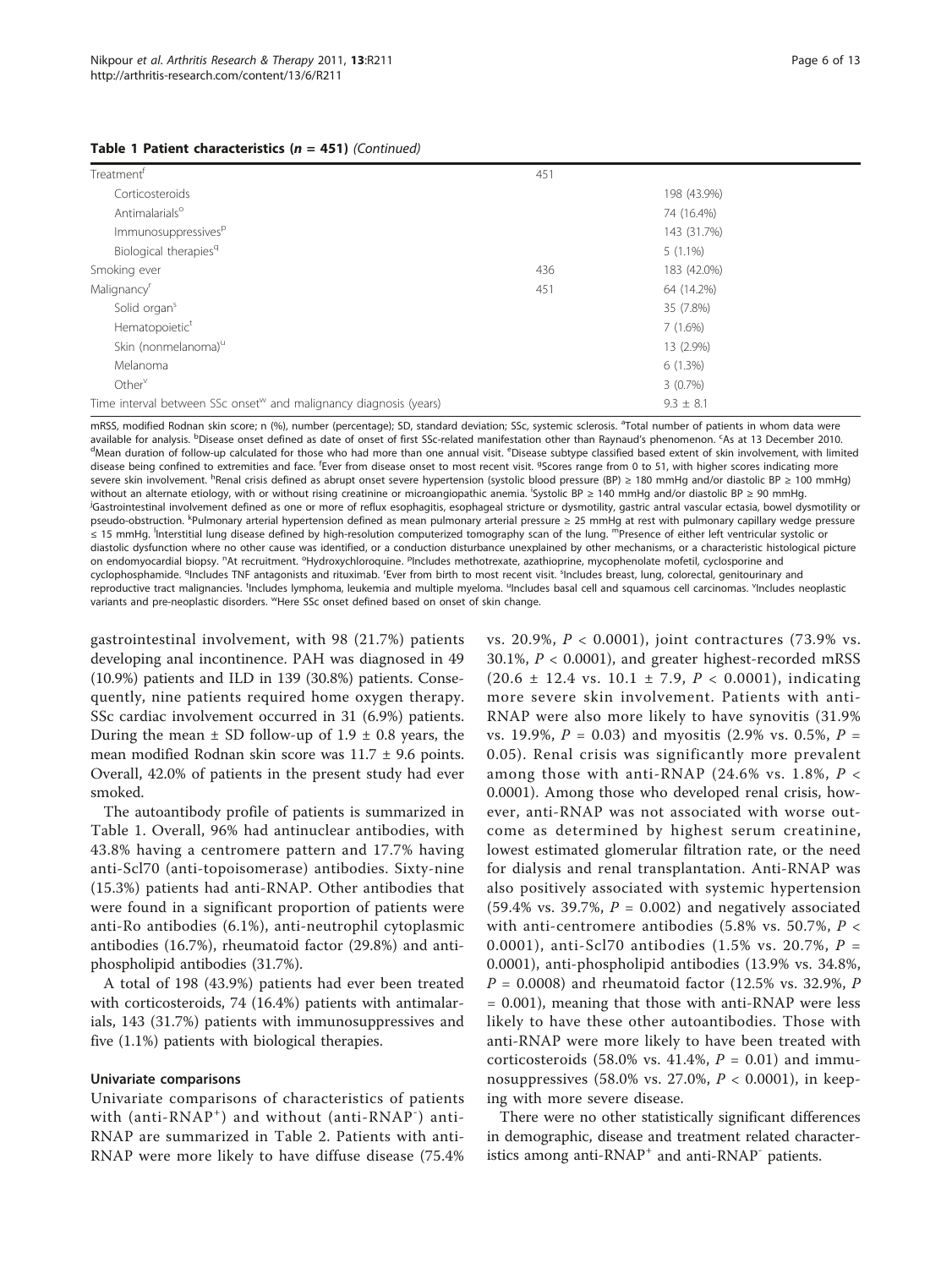# <span id="page-6-0"></span>Table 2 Univariate comparison of characteristics of patients with and without antibodies to RNA polymerase III

|                                              |                           | Anti-RNAP <sup>+</sup> ( $n = 69$ ) |                           | Anti-RNAP $(n = 382)$    |          |
|----------------------------------------------|---------------------------|-------------------------------------|---------------------------|--------------------------|----------|
| Characteristic                               | <b>Total</b> <sup>a</sup> | $n$ (%) or mean $\pm$ SD            | <b>Total</b> <sup>a</sup> | $n$ (%) or mean $\pm$ SD | P value  |
| Sex                                          | 69                        |                                     | 382                       |                          |          |
| Female                                       |                           | 58 (84.1%)                          |                           | 339 (88.7%)              | 0.27     |
| Male                                         |                           | 11 (15.9%)                          |                           | 42 (11.1%)               |          |
| Race                                         | 65                        |                                     | 373                       |                          |          |
| Caucasian                                    |                           | 61 (93.9%)                          |                           | 352 (94.4%)              | 0.97     |
| Asian                                        |                           | 3(4.6%)                             |                           | 14 (3.8%)                |          |
| Aboriginal-Islander                          |                           | $1(1.5\%)$                          |                           | $7(1.9\%)$               |          |
| Age (years)                                  |                           |                                     |                           |                          |          |
| At disease onset <sup>b</sup>                | 68                        | $47.0 \pm 11.7$                     | 373                       | $46.4 \pm 14.0$          | 0.70     |
| At recruitment                               | 68                        | $56.0 \pm 12.1$                     | 380                       | $58.4 \pm 12.4$          | 0.14     |
| Disease duration (years)                     |                           |                                     |                           |                          |          |
| At recruitment                               | 68                        | $9.0 \pm 7.9$                       | 373                       | $12.1 \pm 10.3$          | 0.02     |
| At the time of the study <sup>c</sup>        | 68                        | $11.4 \pm 8.1$                      | 373                       | $14.1 \pm 10.7$          | 0.06     |
| Duration of follow-up <sup>c</sup> (years)   | 59                        | $1.9 \pm 0.9$                       | 256                       | $1.9 \pm 0.8$            | 0.97     |
| Disease subtype <sup>d</sup>                 | 69                        |                                     | 382                       |                          |          |
| Limited                                      |                           | 17 (24.6%)                          |                           | 302 (79.1%)              | < 0.0001 |
| Diffuse                                      |                           | 52 (75.4%)                          |                           | 80 (20.9%)               |          |
| Disease manifestations <sup>e</sup>          |                           |                                     |                           |                          |          |
| Raynaud's phenomenon                         | 66                        | 66 (100%)                           | 370                       | 370 (100%)               | 1.0      |
| Digital ulcers                               | 69                        | 35 (50.7%)                          | 382                       | 159 (41.6%)              | 0.16     |
| Tendon friction rubs                         | 69                        | 8 (11.6%)                           | 382                       | 24 (6.3%)                | 0.12     |
| Joint contractures                           | 69                        | 51 (73.9%)                          | 382                       | 115 (30.1%)              | < 0.0001 |
| Highest mRSS during follow-up <sup>t</sup>   | 68                        | $20.6 \pm 12.4$                     | 366                       | $10.1 \pm 7.9$           | < 0.0001 |
| Synovitis                                    | 69                        | 22 (31.9%)                          | 382                       | 76 (19.9%)               | 0.03     |
| Myositis                                     | 69                        | $2(2.9\%)$                          | 382                       | $2(0.5\%)$               | 0.05     |
| Renal crisis <sup>9</sup>                    | 69                        | 17 (24.6%)                          | 382                       | 7 (1.8%)                 | < 0.0001 |
| Systemic hypertension <sup>h</sup>           | 69                        | 41 (59.4%)                          | 375                       | 149 (39.7%)              | 1.0      |
| Gastrointestinal involvement <sup>1</sup>    | 69                        | 69 (100%)                           | 382                       | 379 (100%)               | 0.75     |
| Pulmonary arterial hypertension <sup>J</sup> | 69                        | $7(10.1\%)$                         | 382                       | 42 (11.0%)               | 0.52     |
| Interstitial lung diseasek                   | 69                        | 19 (27.5%)                          | 382                       | 120 (31.4%)              | 0.80     |
| Cardiac involvement                          | 69                        | $7(10.1\%)$                         | 382                       | 24 (6.3%)                | 0.24     |
| Serologic profile <sup>m</sup>               | 69                        |                                     |                           |                          |          |
| Antinuclear antibodies                       |                           | 67 (97.1%)                          | 382                       | 366 (95.8%)              | 0.61     |
| Anti-centromere pattern                      |                           | 4 (5.8%)                            | 381                       | 193 (50.7%)              | < 0.0001 |
| Anti-topoisomerase antibodies                |                           | $1(1.5\%)$                          | 377                       | 78 (20.7%)               | 0.0001   |
| Anti-histidyl-tRNA synthetase antibodies     |                           | $0(0\%)$                            | 377                       | $0(0\%)$                 | 1.0      |
| Anti-ribonucleoprotein antibodies            |                           | $1(1.5\%)$                          | 376                       | $3(0.8\%)$               | 0.6      |
| Anti-Ro antibodies                           |                           | $3(4.4\%)$                          | 377                       | 24 (6.4%)                | 0.52     |
| Anti-La antibodies                           |                           | $0(0\%)$                            | 377                       | $6(1.6\%)$               | 0.29     |
| Anti-Smith antibodies                        | 44                        | $0(0\%)$                            | 376                       | $1(0.3\%)$               | 0.67     |
| Anti-double stranded DNA antibodies          | 69                        | $0(0\%)$                            | 254                       | $6(2.4\%)$               | 0.30     |
| Anti-polymyositis-scleroderma antibodies     | 64                        | $0(0\%)$                            | 378                       | $4(1.1\%)$               | 0.39     |
| Anti-neutrophil cytoplasmic antibodies       | 64                        | 10 (15.6%)                          | 373                       | 63 (16.9%)               | 0.80     |
| Myeloperoxidase specificity                  | 64                        | 4 (16.3%)                           | 372                       | $8(2.2\%)$               | 0.06     |
| Proteinase-3 specificity                     | 64                        | 2 (13.1%)                           | 372                       | 13 (3.5%)                | 0.88     |
| Rheumatoid factor                            | 65                        | 8 (12.5%)                           | 359                       | 118 (32.9%)              | 0.001    |
| Anti-phospholipid antibodies                 | 43                        | 9 (13.9%)                           | 371                       | 129 (34.8%)              | 0.0008   |
| Lupus anticoagulant                          | 69                        | $0(0\%)$                            | 282                       | 7 (12.5%)                | 0.30     |
| Treatmente                                   | 69                        |                                     | 382                       |                          |          |
| Corticosteroids                              |                           | 40 (58.0%)                          |                           | 158 (41.4%)              | 0.01     |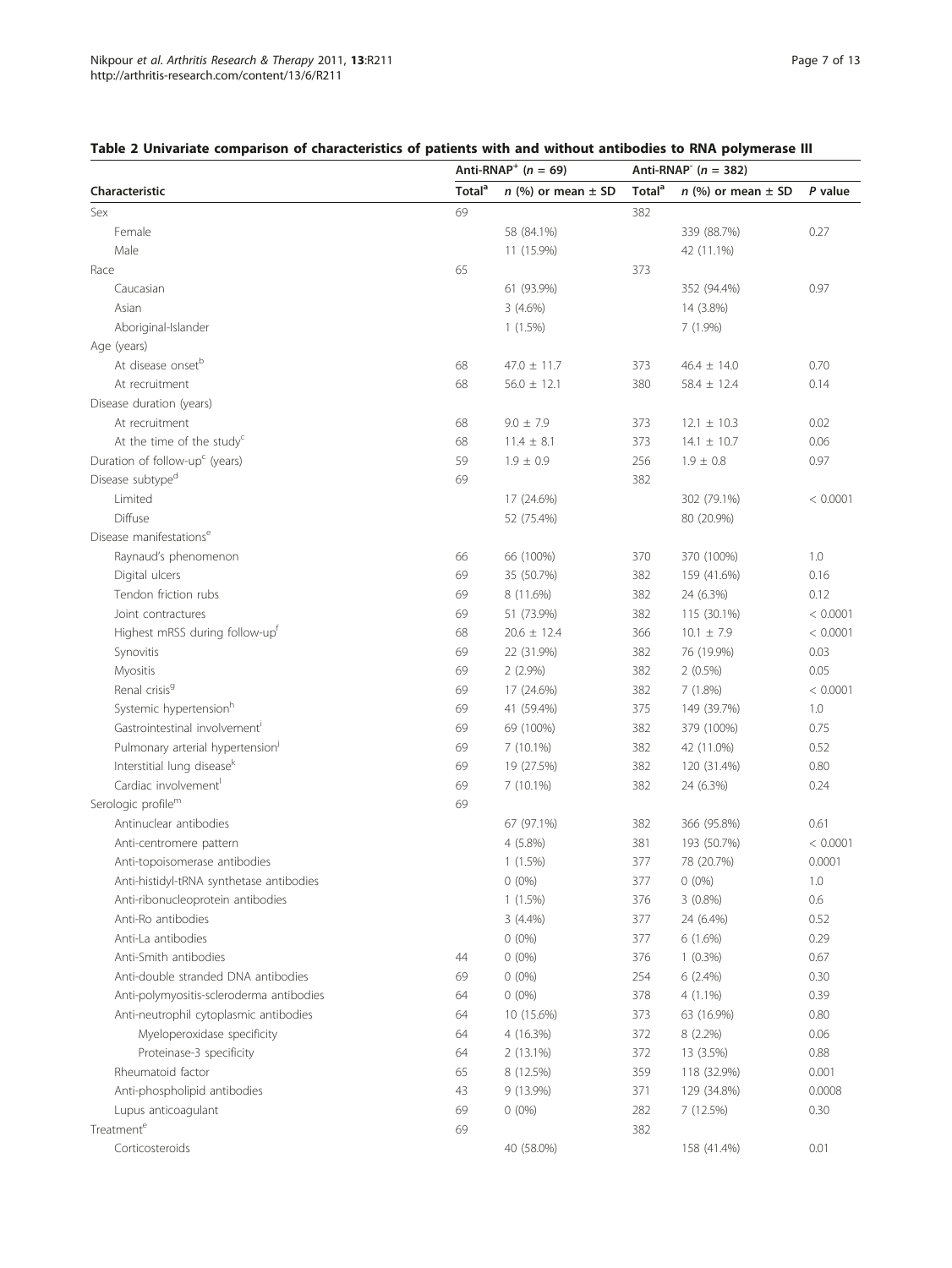| Table 2 Univariate comparison of characteristics of patients with and without antibodies to RNA polymerase III |  |  |  |  |
|----------------------------------------------------------------------------------------------------------------|--|--|--|--|
| (Continued)                                                                                                    |  |  |  |  |

| Antimalarials <sup>n</sup>                                                    |    | 10 (14.5%)     |     | 64 (16.8%)     | 0.64     |
|-------------------------------------------------------------------------------|----|----------------|-----|----------------|----------|
| Immunosuppressives <sup>o</sup>                                               |    | 40 (58.0%)     |     | 103 (27.0%)    | < 0.0001 |
| Biological therapies <sup>p</sup>                                             |    | $1(1.5\%)$     |     | $4(1.1\%)$     | 0.77     |
| Smoking ever                                                                  | 65 | 30 (46.2%)     | 371 | 153 (41.2%)    | 0.44     |
| Malignancy <sup>e</sup>                                                       | 69 | 14 (13.0%)     | 382 | 50 (13.2%)     | 0.37     |
| Solid organ <sup>q</sup>                                                      |    | $9(13.0\%)$    |     | 26 (6.8%)      |          |
| Hematopoietic <sup>r</sup>                                                    |    | $0(0\%)$       |     | $7(1.8\%)$     |          |
| Skin (nonmelanoma) <sup>s</sup>                                               |    | $4(5.8\%)$     |     | $9(2.4\%)$     |          |
| Melanoma                                                                      |    | $1(1.5\%)$     |     | 5(1.3%)        |          |
| Other <sup>t</sup>                                                            |    | $0(0\%)$       |     | $3(0.8\%)$     |          |
| Malignancy diagnosed within 5 years of onset of SSc <sup>u,v</sup>            | 45 | 6(13.3%)       | 254 | 10 (3.9%)      | 0.01     |
| Time interval between SSc onset and malignancy diagnosis (years) <sup>u</sup> | 9  | 4.1 $\pm$ 3.1  | 37  | $11.7 \pm 9.1$ | 0.0002   |
| Malignancy in inception cohort <sup>e,w</sup>                                 | 31 |                | 120 |                | 0.42     |
| Solid organ <sup>q</sup>                                                      |    | $\overline{4}$ |     | 6              |          |
| Hematopoietic <sup>r</sup>                                                    |    | $\Omega$       |     |                |          |
| Skin (nonmelanoma) <sup>s</sup>                                               |    |                |     | 3              |          |
| Melanoma                                                                      |    | $\Omega$       |     | $\Omega$       |          |
| Other <sup>t</sup>                                                            |    | 0              |     | $\circ$        |          |

anti-RNAP, anti-RNA polymerase III antibodies; mRSS, modified Rodnan skin score; n (%), number (percentage); SD, standard deviation; SSc, systemic sclerosis. Refers to the total number of patients in whom data were available for analysis. <sup>b</sup>Disease onset defined as date of onset of first SSc-related manifestation other than Raynaud's phenomenon. <sup>c</sup>As at 13 December 2010. <sup>d</sup>Disease subtype classified based extent of skin involvement, with limited disease being confined to extremities and face. <sup>e</sup>Ever from birth to most recent visit. <sup>f</sup>Scores range from 0 to 51, with higher scores indicating more severe skin involvement. <sup>9</sup>Renal crisis defined as abrupt-onset severe hypertension (systolic blood pressure (BP) ≥ 180 mmHg and/or diastolic BP ≥ 100 mmHg) without an alternate etiology, with or without microangiopathic anemia or decline in renal function. <sup>h</sup>Diastolic BP ≥ 90 mmHg or systolic BP ≥ 140 mmHg. <sup>i</sup>Gastrointestinal involvement defined as one or more of reflux esophagitis, esophageal stricture or dysmotility, gastric antral vascular ectasia, bowel dysmotility or pseudo-obstruction. <sup>j</sup>Pulmonary arterial hypertension defined as mean pulmonary arterial pressure ≥ 25 mmHg at rest with pulmonary capillary wedge pressure ≤ 15 mmHg. <sup>k</sup>Interstitial lung disease defined by high-resolution computerized tomography scan of the chest. <sup>l</sup> Presence of either left ventricular systolic or diastolic dysfunction where no other cause was identified, or a conduction disturbance unexplained by other mechanisms, or a characteristic histological picture on endomyocardial biopsy. "At recruitment. Hydroxychloroquine. <sup>o</sup>Includes methotrexate, azathioprine, mycophenolate mofetil, cyclosporine and cyclophosphamide. <sup>P</sup>Includes TNF antagonists and rituximab. <sup>q</sup>includes breast, lung, colorectal, genitourinary and reproductive tract malignancies. <sup>r</sup>includes lymphoma, leukemia and multiple myeloma. <sup>s</sup>includes basal cell and squamous cell carcinomas. <sup>t</sup>includes neoplastic variants and pre-neoplastic disorders. <sup>u</sup>Excluding nonmelanoma skin cancers and the 'other category; here SSc onset defined based on onset of skin change. <sup>v</sup>Denominator of 299 determined by adding the number of patients who had malignancy diagnosed within 5 years of diagnosis of SSc and all other patients in whom a diagnosis of malignancy had not been made but whose disease duration was ≥ 5 years as of 13 December 2010 (date at which data were censored for analysis). "Patients recruited within 5 years of onset of SSc skin changes.

#### Regression analyses

In logistic regression modeling, anti-RNAP were independently associated with renal crisis (odds ratio (OR) 3.8, 95% CI 1.2 to 11.5,  $P = 0.02$ ), diffuse disease subtype (OR 6.4, 95% CI 2.9 to 13.8, P < 0.0001) and joint contractures (OR 2.5, 95% CI 1.2 to 5.3,  $P = 0.02$ ) (Table 3). In the same model, anti-RNAP was negatively correlated with anti-Scl70 antibodies (OR 0.01, 95% CI 0.002 to 0.11,  $P < 0.0001$ ) and anti-centromere antibodies (OR 0.13, 95% CI 0.04 to 0.41,  $P = 0.0005$ ). After adjustment for these statistically significant covariates, myositis and synovitis were no longer significantly associated with anti-RNAP.

Results of linear regression analysis for independent correlates of highest-recorded mRSS ( $log_{10}$  transformed to follow a normal distribution) during follow-up are presented in Table [4.](#page-8-0) Anti-Scl70 antibodies (parameter estimate 4.37, standard error 0.98,  $P < 0.0001$ ), anti-RNAP (parameter estimate 7.67, standard error 1.09, P < 0.0001) and joint contractures (parameter estimate

# Table 3 Independent correlates of antibodies to RNA polymerase III determined using logistic regression

| Variable <sup>a</sup>            | Odds<br>ratio | 95% confidence<br>interval | Ρ<br>value        |
|----------------------------------|---------------|----------------------------|-------------------|
| Renal crisis <sup>b</sup>        | 3.8           | 1.2 to 11.5                | 0.02              |
| Diffuse subtype <sup>c</sup>     | 6.4           | 2.9 to 13.8                | $\,<\,$<br>0.0001 |
| Joint contractures               | 2.5           | $1.2$ to $5.3$             | 0.02              |
| Anti-topoisomerase<br>antibodies | 0.01          | 0.002 to 0.11              | $\,<\,$<br>0.0001 |
| Anti-centromere<br>antibodies    | 0.13          | $0.04$ to $0.41$           | 0.0005            |

In this model, after adjustment for other significant covariates, myositis and synovitis were no longer statistically significant and were therefore removed from model. Univariate odds ratio of RNA polymerase III for renal crisis is 17.4 (95% confidence interval 6.9 to 43.9,  $P < 0.0001$ ). <sup>a</sup> Ever from disease onset (defined as date of onset of first systemic-sclerosis-related manifestation other than Raynaud's phenomenon) to most recent visit. <sup>b</sup>Renal crisis defined as abrupt onset severe hypertension (systolic blood pressure ≥ 180 mmHg and/ or diastolic blood pressure  $\geq 100$  mmHg) without an alternate etiology, with or without microangiopathic anemia or decline in renal function. <sup>c</sup>Disease subtype classified based on extent of skin involvement, with limited disease being confined to extremities and face.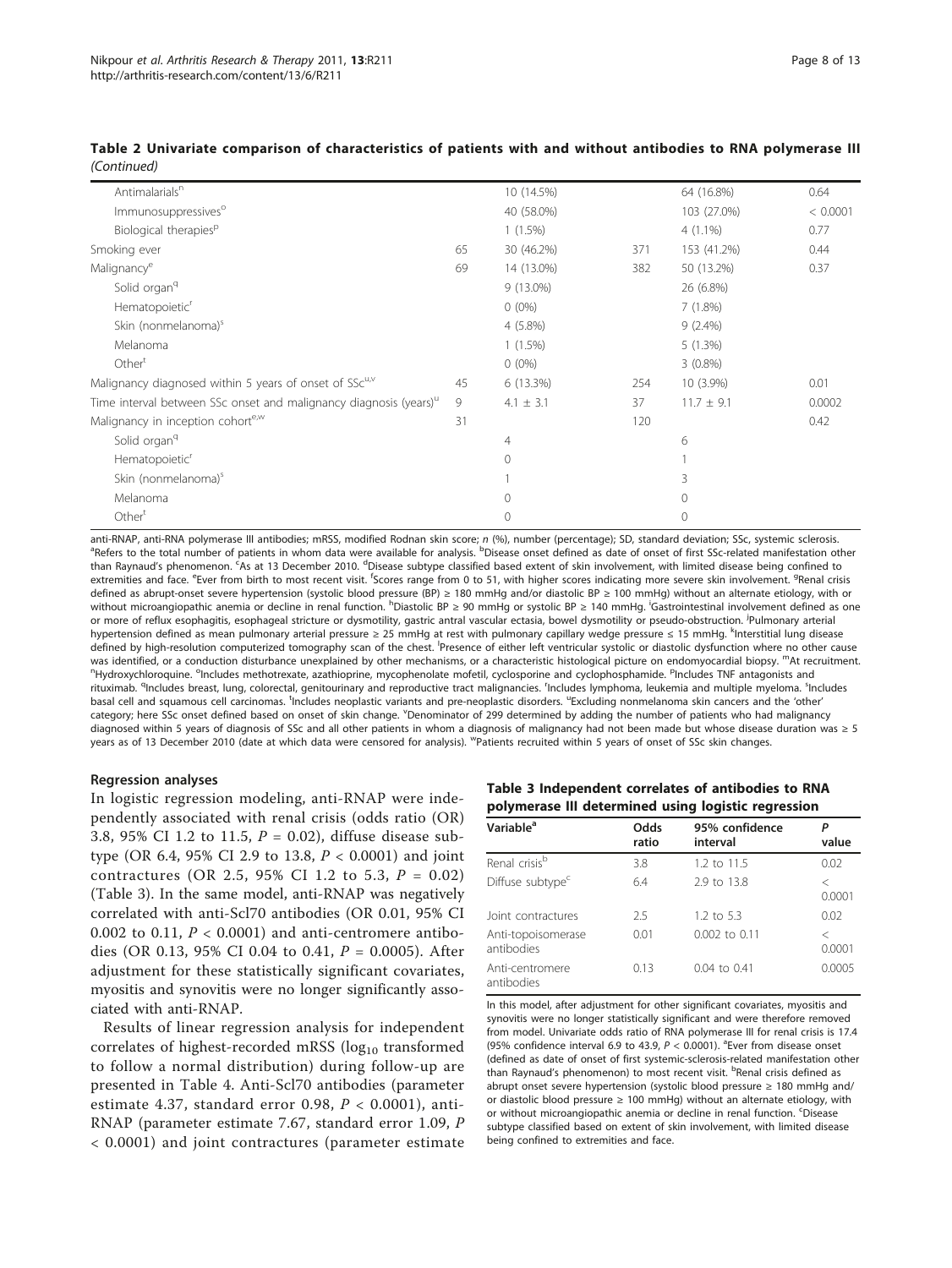<span id="page-8-0"></span>Table 4 Independent correlates of highest modified Rodnan skin score recorded during follow-up, determined using linear regression

| Variable <sup>a</sup>                 | Parameter<br>estimate | <b>Standard</b><br>error | P<br>value  |
|---------------------------------------|-----------------------|--------------------------|-------------|
| Anti-topoisomerase<br>antibodies      | 4.37                  | 0.98                     | 0.0001      |
| Anti-RNA polymerase III<br>antibodies | 7.67                  | 1.09                     | <<br>0.0001 |
| Joint contractures                    | 8.47                  | 0.81                     | 0.0001      |

<sup>a</sup>Ever from disease onset (defined as date of onset of first systemic-sclerosisrelated manifestation other than Raynaud's phenomenon) to most recent visit.

8.47, standard error 0.81,  $P < 0.0001$ ) were each independently associated with highest-recorded mRSS. As the diffuse disease subtype and anti-Scl70 antibodies were highly correlated (collinear), only the latter was included in the model.

# Further renal crisis analyses

In 10 of the 24 cases of renal crisis, the diagnosis was based solely on new-onset severe hypertension (systolic  $BP \geq 180$  mmHg and/or diastolic  $BP \geq 100$  mmHg) without an alternate etiology. When analyses were limited to the 14 patients in whom the diagnosis was based on new-onset severe hypertension and one or both of microangiopathic anemia or decline in renal function, nine patients had anti-RNAP (13.0% of total of 69 anti-RNAP<sup>+</sup> ) while five patients did not have anti-RNAP  $(1.31\%$  of total of 382 anti-RNAP<sup>-</sup>) ( $P < 0.0001$ ). Further logistic regression analysis, limited to those with renal crisis based on the latter definition, revealed a univariate OR of renal crisis of 6.8 (95% CI 1.9 to 24.8,  $P = 0.004$ ) in the presence of anti-RNAP.

# Malignancy analyses

Among 451 patients in this study, 64 (14.2%) patients had ever been diagnosed with malignancy, either predating or post-dating the onset of SSc. There were 35

Table 5 Correlates of malignancy diagnosed within 5 years of systemic sclerosis onset<sup>a</sup>, determined using logistic regression<sup>b</sup>

| Variable <sup>c</sup>                 | Odds<br>ratio | 95% confidence<br>interval | Р<br>value |
|---------------------------------------|---------------|----------------------------|------------|
| Anti-RNA polymerase III<br>antibodies | 4.2           | 1.3 to 13.4                | 0.01       |
| Age of onset of systemic<br>sclerosis | 1.10          | 1.05 to 1.16               | 0.0002     |
| Smoker                                |               |                            | <b>NS</b>  |
| Immunosuppressives                    |               |                            | <b>NS</b>  |
| Diffuse subtype                       |               |                            | <b>NS</b>  |
|                                       |               |                            |            |

NS, not significant. <sup>a</sup>Before or after the onset of systemic sclerosis skin disease. <sup>b</sup>Excluding nonmelanoma skin cancers and the 'other' category. <sup>c</sup>Ever from disease onset to most recent visit.

(7.8%) patients with solid organ malignancies, seven (1.6%) patients with hematopoietic malignancies, 13 (2.9%) patients with nonmelanoma skin cancers, six (1.3%) patients with melanoma and three (0.7%) patients with other neoplastic variants and pre-malignant conditions. The mean  $\pm$  SD time interval between onset of SSc skin changes and diagnosis of malignancy was  $9.3 \pm$ 8.1 years.

As seen in Table [2,](#page-6-0) there was no significant difference in the number or type of malignancies ever diagnosed in patients with or without anti-RNAP. Similarly, in a subgroup analysis of 151 patients recruited within 5 years of SSc skin onset, there was no significant difference in the number or type of malignancies in patients with or without anti-RNAP (Table [2\)](#page-6-0). In the group as a whole, however, the time interval between SSc skin onset and the diagnosis of malignancy was shorter among anti-RNAP<sup>+</sup> patients (4.1  $\pm$  3.1 vs. 11.7  $\pm$  9.1 years, P = 0.0002), and a higher proportion of malignancies were diagnosed within 5 years of onset of SSc skin changes in the anti-RNAP<sup>+</sup> group (13.3% vs. 3.9%,  $P = 0.01$ ). The time interval between SSc skin onset and diagnosis of malignancy in anti- $RNAP^+$  and anti- $RNAP^-$  patients is depicted as a dot plot in Figure [1](#page-3-0).

The results of logistic regression analysis of correlates of malignancy, diagnosed within 5 years of SSc skin onset, are summarized in Table 5. These correlates were anti-RNAP (OR 4.2, 95% CI 1.3 to 13.4,  $P =$ 0.01) and older age at SSc skin onset (OR 1.10, 95% CI 1.05 to 1.16,  $P = 0.0002$ ). In this model, after adjustment for anti-RNAP and age at SSc skin onset, there was no statistically significant association between smoking, immunosuppressive use, disease subtype, and malignancy.

# Test properties of anti-RNAP

Test properties of anti-RNAP for prediction of various clinical manifestations of SSc are summarized in Table [6.](#page-9-0) The PPV and NPV were determined based on a prevalence of anti-RNAP in our cohort of 15.3%. The prevalence of each of the clinical manifestations is listed in Table [1.](#page-4-0) Overall, anti-RNAP had low PPV for all of the manifestations listed in Table [6](#page-9-0), except for diffuse SSc subtype and joint contractures where the PPV was 75.4% (95% CI 63.5 to 84.9%) and 73.9% (95% CI 61.9 to 83.8%), respectively. The NPV was high for renal crisis (NPV 98.2%, 95% CI 96.3 to 99.3%), myositis (NPV 99.5%, 95% CI 98.1 to 99.9%) and malignancy within 5 years of onset of SSc skin changes (NPV 96.1%, 95% CI 92.9 to 98.1%).

# **Discussion**

In this cross-sectional analysis of longitudinally acquired data on a large number ( $n = 451$ ) of patients with SSc,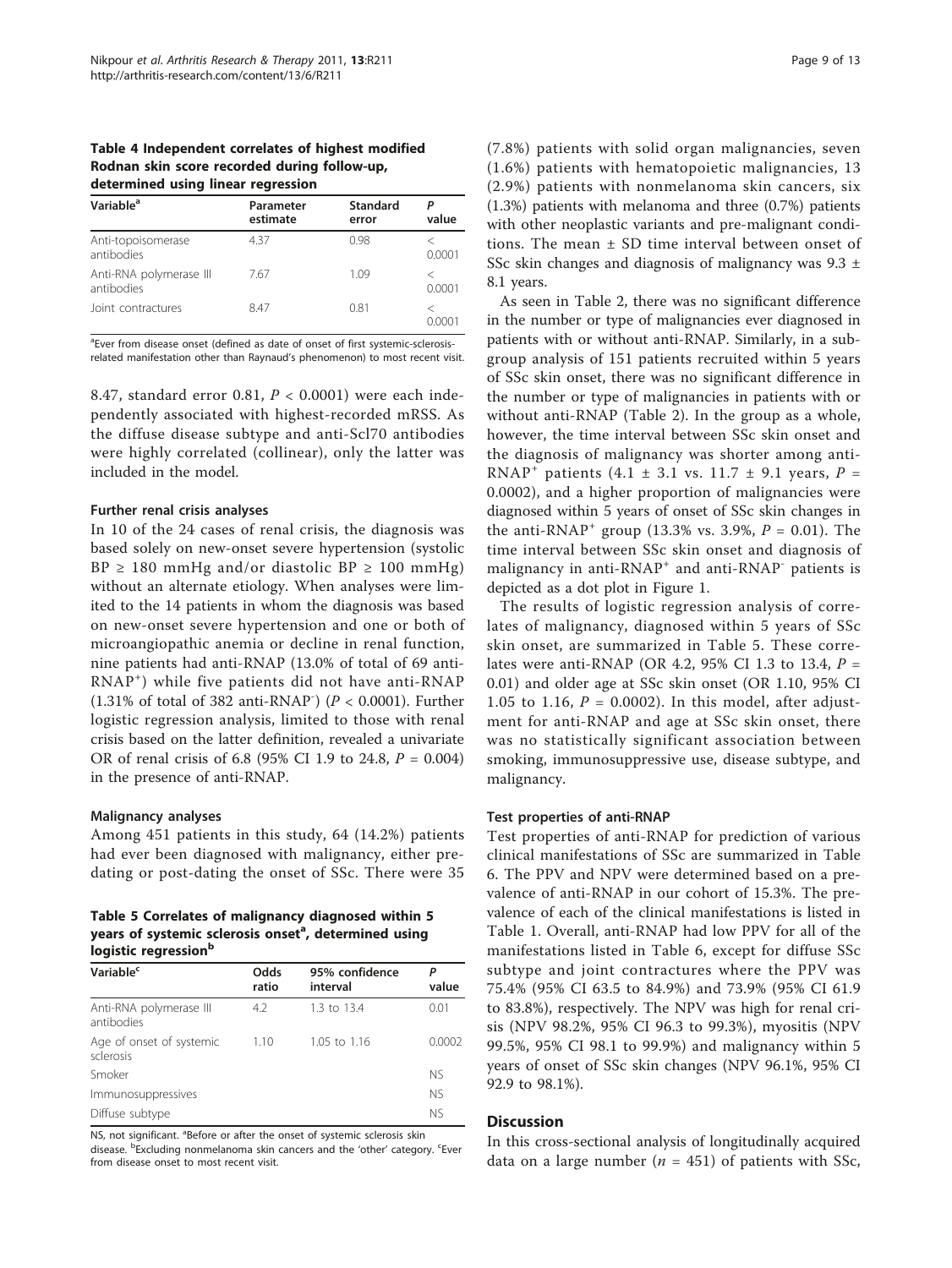<span id="page-9-0"></span>

|  | Table 6 Test properties of anti-RNAP for the prediction of various clinical manifestations in systemic sclerosis |  |
|--|------------------------------------------------------------------------------------------------------------------|--|
|--|------------------------------------------------------------------------------------------------------------------|--|

| Clinical manifestation <sup>a</sup>                    | Sensitivity (95% CI)  | Specificity (95% CI)  | Positive predictive value<br>(95% CI) | Negative predictive value<br>(95% CI) |
|--------------------------------------------------------|-----------------------|-----------------------|---------------------------------------|---------------------------------------|
| Diffuse subtype                                        | 14.7% (11.2 to 18.8%) | 82.5% (73.4 to 89.5%) | 75.4% (63.5 to 84.9%)                 | 20.9% (17.0 to 25.4%)                 |
| Joint contracture                                      | 30.7% (23.8 to 38.3%) | 93.7% (90.2 to 96.2%) | 73.9% (61.9 to 83.8%)                 | 69.9% (65.0 to 74.5%)                 |
| Synovitis                                              | 22.5% (14.6 to 32.0%) | 86.7% (82.7 to 90.1%) | 31.9% (21.2 to 44.2%)                 | 80.1% (75.7 to 84.0%)                 |
| Myositisb                                              | 50.0% (6.8 to 93.2%)  | 85.0% (81.4 to 88.2%) | 2.9% (0.4 to 10.1%)                   | 99.5% (98.1 to 99.9%)                 |
| Systemic hypertension                                  | 21.6% (16.0 to 28.1%) | 89% (84.5 92.6%)      | 59.4% (46.9 to 71.1%)                 | 60.3% (55.1 to 65.3%)                 |
| Renal crisis                                           | 70.8% (48.9 to 87.4%) | 87.8% (84.3 to 90.8%) | 24.6% (15.1 to 36.5%)                 | 98.2% (96.3 to 99.3%)                 |
| Malignancy <sup>b</sup> (all types)                    | 21.9% (12.5 to 34.0%) | 85.8% (81.9 to 89.1%) | 20.3% (11.6 to 31.7%)                 | 86.9% (83.1 to 90.1%)                 |
| Malignancy <sup>b,c</sup> (certain types)              | 20.8% (10.5 to 35.0%) | 85.8% (81.9 to 89.1%) | 15.4% (7.6 to 2.6%)                   | 89.7% (86.2 to 92.6%)                 |
| Malignancy within 5 years of SSc<br>onset <sup>c</sup> | 37.5% (15.2 to 64.6%) | 86.2% (81.7 to 90.0%) | 13.3% (5.1 to 16.8%)                  | 96.1% (92.9 to 98.1%)                 |

anti-RNAP, anti-RNA polymerase III antibodies; CI, confidence interval; SSc, systemic sclerosis. <sup>a</sup>Ever from disease onset to most recent visit; except for malignancy which was ever from birth to most recent visit.  $^{\rm b}$ Chi-square P > 0.05 in univariate analysis. <sup>c</sup>Excluding nonmelanoma skin cancers and the 'other' category.

anti-RNAP were present in 15.3%. Anti-RNAP were independently correlated with renal crisis and more severe skin manifestations including diffuse extent of skin involvement, higher skin thickness scores and joint contractures.

The 15.3% prevalence of anti-RNAP in our Australian study is comparable with English (12%) and Canadian (19.4%) studies, possibly reflecting a common racial origin in the majority of Caucasian patients in these cohorts [[8,10\]](#page-11-0). Although we had relatively few Asians and Aboriginal-Islanders, the prevalence of anti-RNAP among these patients was comparable with the group as a whole (3/17 (17.6%) in Asians and 1/8 (12.5%) among Aboriginal-Islanders).

The prevalence of anti-RNAP among Australian SSc patients is markedly greater than French (4 to 9.4%) and Japanese (6%) SSc patients [[5](#page-11-0)-[7,19\]](#page-11-0). While genetic and epigenetic factors may account for these differences, selection bias may be an alternate explanation. Patients with a more severe disease phenotype are more likely to be referred to specialized centers such as ours, thus leading to an overestimation of the frequency of anti-RNAP among SSc patients.

Differences in the prevalence of anti-RNAP in various countries have important implications in terms of the usefulness of such antibodies in clinical practice. While sensitivity and specificity are properties that are inherent to a test, the PPV and NPV are prevalence dependent. Furthermore, the frequency of each of the related clinical manifestations of SSc - for example, renal crisis may differ among cohorts, again impacting PPV and NPV calculations.

Overall, in our cohort, we have shown that one in four patients with anti-RNAP develops renal crisis, while in absence of this antibody only one in 50 patients develops this complication. The 25% PPV of developing renal crisis with anti-RNAP in our cohort is comparable with that reported in French and US cohorts, wherein the

PPV of renal crisis in the presence of anti-RNAP was 20% and 25%, respectively [[7](#page-11-0)]. These findings make a case for home BP monitoring and regular renal function tests in patients with anti-RNAP. The role of prophylactic treatment with angiotensin-converting enzyme inhibitors in these patients is yet to be determined. It is worth noting that a significantly higher proportion of anti-RNAP<sup>+</sup> patients had ever been treated with corticosteroids than anti-RNAP<sup>-</sup> patients (58.0% vs. 41.4%, P = 0.01). This is likely to reflect the greater severity of disease in the anti-RNAP<sup>+</sup> patients, and the association of these antibodies with synovitis. Corticosteroid use has previously been implicated as a risk factor for the development of SSc renal crisis [[20\]](#page-12-0). In logistic regression modeling in our study, however, anti-RNAP were significantly associated with renal crisis, independently of corticosteroid use, which itself was not associated with renal crisis.

In the present study, we have confirmed that anti-RNAP is a marker for more severe SSc skin disease, with three in four patients positive for the antibody developing joint contractures. As the natural history of skin thickening (scleroderma) in a proportion of patients with SSc is progression early on, and regression after a variable period [\[21\]](#page-12-0), in this prevalent cohort we may have missed the true peak of the mRSS. Nonetheless, we have shown an association between anti-RNAP and highest-recorded mRSS, independent of anti-Scl70 antibodies. Prospective studies with long-term follow-up of patients recruited from disease onset are required in order to evaluate temporal variations in skin disease, in terms of rate and extent of progression and regression, among those with and without anti-RNAP.

Anti-RNAP are almost mutually exclusive of other autoantibodies. We have here confirmed that anti-RNAP are negatively correlated with anti-centromere and anti-Scl70 antibodies and have also shown that this phenomenon applies to other autoantibodies seen in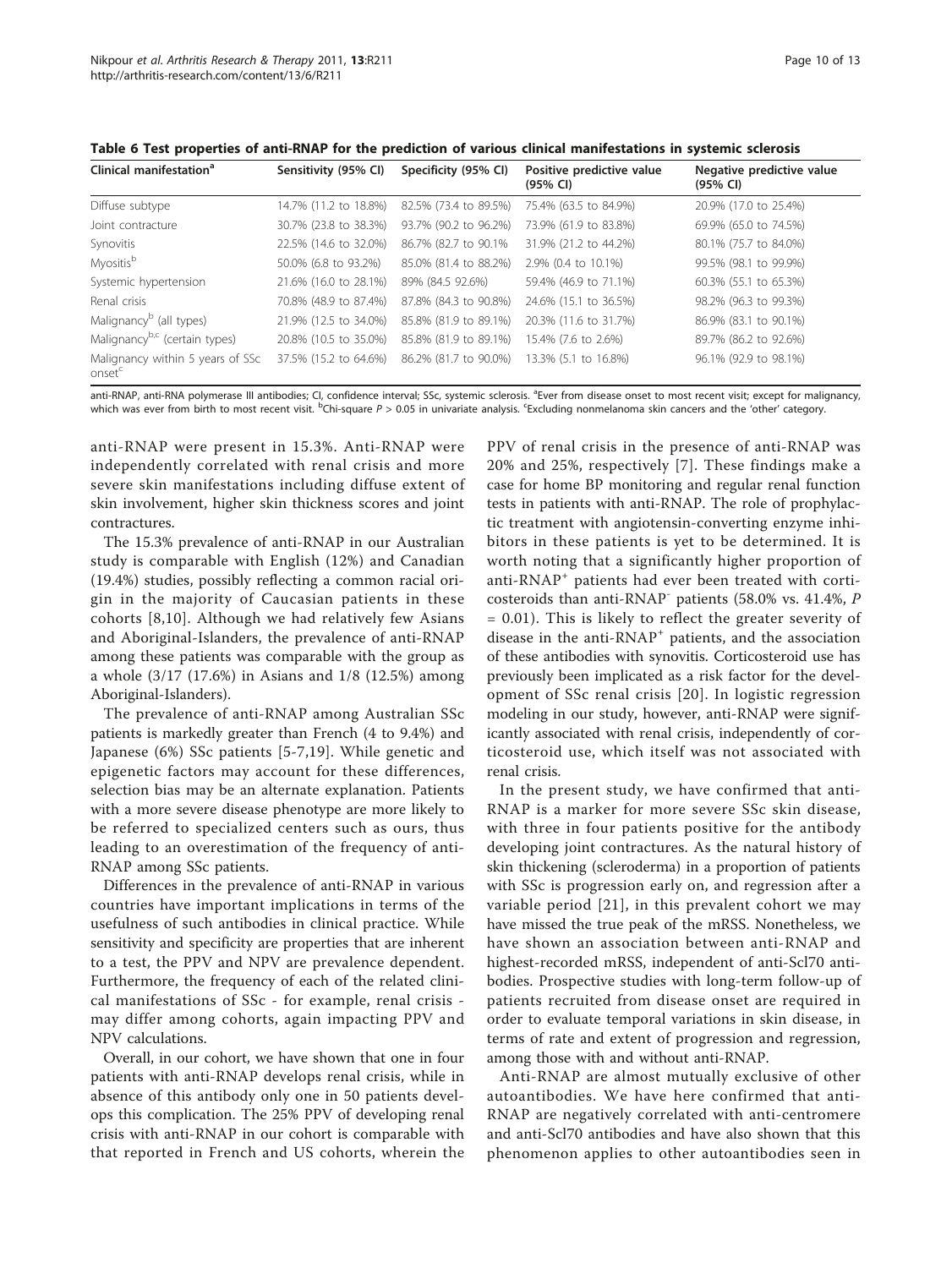SSc, such as anti-Ro antibodies, anti-neutrophil cytoplasmic antibodies, rheumatoid factor and anti-phospholipid antibodies. These findings point also to a quasi segregation of associated disease manifestations. For example, among patients in our study only one patient had all of renal crisis, PAH and ILD, while only two patients had both renal crisis and PAH, and only four patients had both renal crisis and ILD.

To date, the association between anti-RNAP and musculoskeletal manifestations of SSc has not been fully characterized. While small numbers of patients limited our ability to demonstrate independent associations in this regard, we did find univariate associations between anti-RNAP and each of synovitis and myositis. While the PPV of anti-RNAP for these manifestations was low, NPVs were high: 80.1% (95% CI 75.7 to 84.0%) for synovitis and 99.5% (95% CI 98.1 to 99.9%) for myositis. This means that the occurrence of SSc myositis is highly unlikely in the absence of anti-RNAP. One should, however, note that myositis and scleroderma are among the characteristic features of mixed connective tissue disease, and patients with mixed connective tissue disease were not included in the present study.

The present study has several limitations. Although one-third of the patients in our study were recruited within 5 years of disease onset, the majority had prevalent disease of more than 5 years' duration at enrolment. As anti-RNAP are associated with a more severe disease phenotype, our findings may be affected by survival bias - wherein those with anti-RNAP-related complications such as renal crisis may have succumbed prior to enrolment, leading to an underestimation of the prevalence of the antibody and the severity of its associations. Another limitation of the study is its cross-sectional design. Although disease manifestations and treatment were defined as present ever from disease onset to the time of analysis, the retrospective nature of some of the data increases the possibility of misclassification. While we used prospectively collected data for many variables such as the mRSS, the prevalent nature of our cohort and the relatively short period of follow-up are methodological limitations.

In analyses of the relationship between anti-RNAP and malignancy, we used the exact date of tissue diagnosis of cancer, relative to the date of onset of SSc. Here, the date of onset of SSc was defined as the date of onset of skin changes, as several SSc patients with malignancy had gastroesophageal reflux recorded as their first non-Raynaud's manifestation and we could not be certain that this nonspecific symptom was truly related to SSc.

Notwithstanding the aforementioned limitations, we have here shown a fourfold increased risk of malignancy within 5 years pre-dating or post-dating the onset of SSc skin disease, among those who are positive for antiRNAP. This association is independent of disease subtype and age of onset of SSc. After adjustment for other significant covariates, we were unable to demonstrate an association between malignancy and treatment with immunosuppressives among our patients. This may have been due to sample size limitations, and further largescale prospective studies are needed to evaluate these associations.

Sensitivity/specificity analysis revealed that almost 13% of patients who have anti-RNAP develop cancer within 5 years of SSc skin onset. At present, however, there is no evidence that screening for malignancy in newly diagnosed SSc patients with anti-RNAP leads to improved survival, and a PPV of only 13% would mean many worried-well patients. The NPV of anti-RNAP for the diagnosis of malignancy within 5 years of SSc onset is high (NPV 96.1%, 95% CI 92.9 to 98.1%), offering some reassurance.

The malignancies seen among our anti-RNAP<sup>+</sup> patients were predominantly solid organ cancers, with one case of melanoma and fours cases of nonmelanoma skin cancers. We did not document any hematopoietic malignancies among the anti- $RNAP^+$  patients. Overall, the most common cancer among the SSc patients in our study was breast cancer, followed by melanoma, colorectal cancer, lymphoma and lung cancer. It must be noted that the majority of patients in our study were women and that Australia as a whole has one of the highest prevalences of melanoma worldwide [\[22\]](#page-12-0).

When we defined malignancy as present ever we did not show an increased overall risk of cancer in those with anti-RNAP, compared with those without. Given the observed frequencies of cancer in anti- $\text{RNAP}^+$  and anti-RNAP<sup>-</sup> patients, our study was powered to show a sixfold increased risk of malignancy in patients with anti-RNAP ( $\alpha$  = 0.05,  $\beta$  = 0.2). The study was therefore underpowered to demonstrate a weaker but still significant association. There are several other possible explanations. As patients had prevalent disease at recruitment, there may again have been a survival bias. Also, in the process of carcinogenesis, many protective and injurious factors are accrued over time and this may alter the longer-term association between malignancy and anti-RNAP in SSc. Alternatively, it is possible that many SSc patients with anti-RNAP die younger as a result of disease-related complications, before they develop cancer.

# Conclusions

The protean clinical correlates of anti-RNAP in our cohort, wherein the prevalence of such antibodies is 15%, makes anti-RNAP one of the most useful antibodies currently available for prognostication in SSc. Important associations of anti-RNAP include increased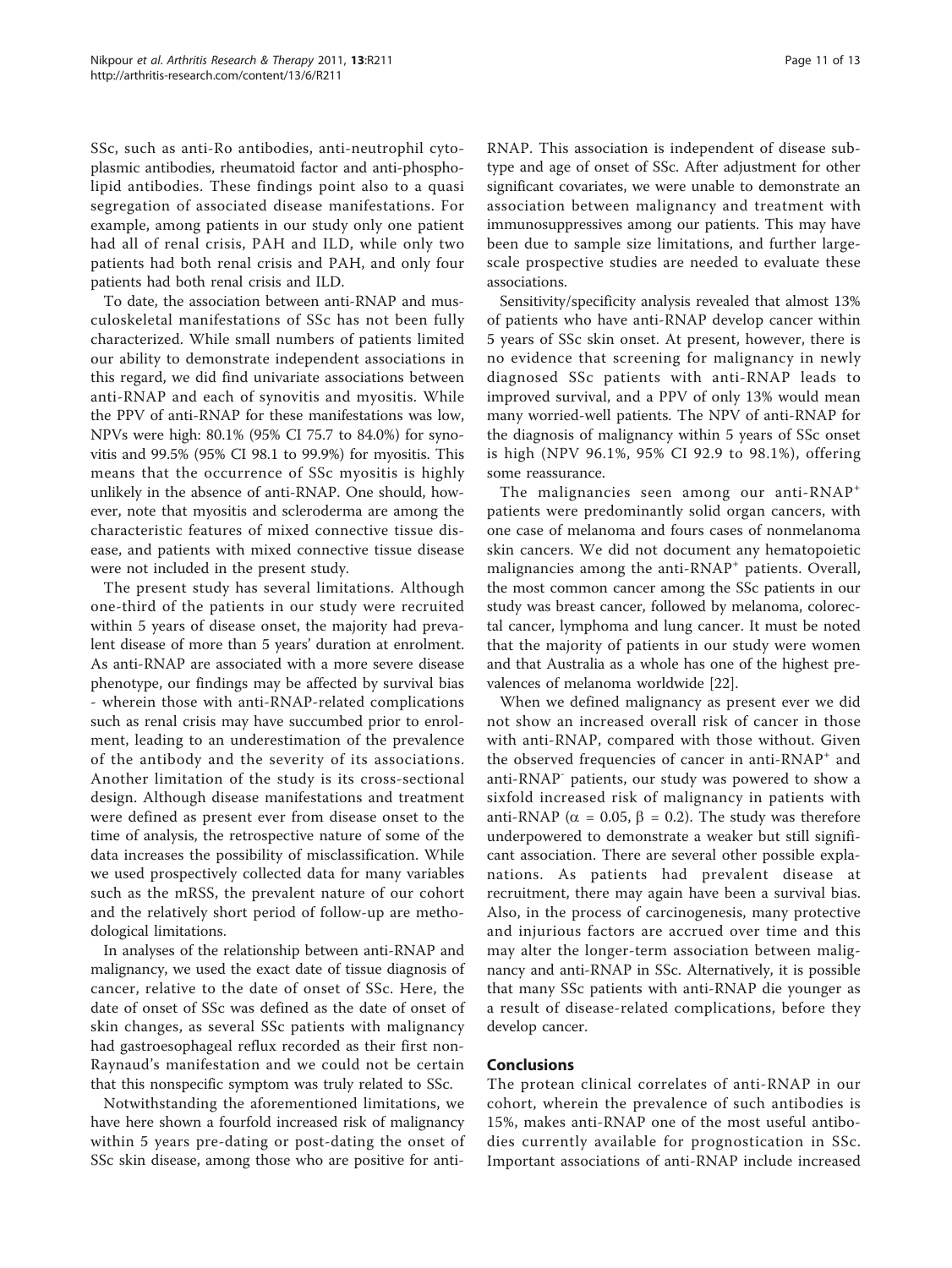<span id="page-11-0"></span>risk of renal crisis, systemic hypertension, synovitis, myositis, joint contractures and malignancy within a 5 year timeframe before or after the onset of SSc skin disease. Where possible, these antibodies should be tested in all SSc patients at baseline to guide monitoring and follow-up.

#### **Abbreviations**

anti-RNAP: anti-RNA polymerase III antibody; BP: blood pressure; CI: confidence interval; ELISA: enzyme-linked immunosorbent assay; ILD: interstitial lung disease; mRSS: modified Rodnan skin score; NPV: negative predictive value; OR: odds ratio; PAH: pulmonary arterial hypertension; PPV: positive predictive value; SD: standard deviation; SSc: systemic sclerosis; TNF: tumor necrosis factor.

#### Acknowledgements

Financial support for the present study was provided by a University of Melbourne Early Career Researcher Grant (to MN), Scleroderma Australia, Arthritis Australia, Actelion Australia, Bayer, CSL Biotherapies, GlaxoSmithKline Australia, and Pfizer. The authors also wish to thank St Vincent's Hospital Melbourne Information Technology Department for their expert advice and continued support of the Australian Scleroderma Cohort Study and Database.

#### Author details

<sup>1</sup>The University of Melbourne, Department of Medicine, St. Vincent's Hospital Melbourne, 41 Victoria Parade, Fitzroy, Victoria 3065, Australia. <sup>2</sup>Department of Rheumatology, St. Vincent's Hospital Melbourne, 41 Victoria Parade, Fitzroy, Victoria 3065, Australia. <sup>3</sup>Departments of Clinical Immunology and Immunopathology, Royal Adelaide Hospital, North Terrace, Adelaide, South Australia 5000, Australia. <sup>4</sup>Institute of Medical and Veterinary Science/SA Pathology, 72 King William Road, North Adelaide, South Australia 5000, Australia. <sup>5</sup> Australian Scleroderma Interest Group Project Coordinator, Department of Rheumatology, St. Vincent's Hospital Melbourne, 41 Victoria Parade, Fitzroy, Victoria 3065, Australia. <sup>6</sup>Department of Rheumatology, Monash Medical Centre, 246 Clayton Road, Clayton, Melbourne, Victoria 3168, Australia. <sup>7</sup>Diagnostic Immunology Laboratory, St. Vincent's Hospital Melbourne, 41 Victoria Parade, Fitzroy, Victoria 3065, Australia. <sup>8</sup>Department of Rheumatology, Royal Perth Hospital, Wellington Street (GPO Box X2213),<br>Perth, Western Australia 6001, Australia. <sup>9</sup>Sunshine Coast Rheumatology, PO Box 368, Maroochydore, Sunshine Coast, Queensland 4558, Australia. <sup>10</sup>Department of Rheumatology, The St. George Hospital, Gray Street, Kogarah, New South Wales 2217, Australia. <sup>11</sup>Department of Rheumatology, Royal Adelaide Hospital, North Terrace, Adelaide, South Australia 5000, Australia.

#### Authors' contributions

MN contributed to the study design, collection and analysis of data, interpretation of results, and preparation of the manuscript. PH contributed to collection of data, interpretation of results and preparation of the manuscript. JB contributed to collection and analysis of data, and preparation of the manuscript. JS contributed to collection of data and preparation of the manuscript. MM contributed to collection of data, interpretation of results, and preparation of the manuscript. WP contributed to collection of data and preparation of the manuscript. JR contributed to collection of data and preparation of the manuscript. PN contributed to collection of data and preparation of the manuscript. AS contributed to collection of data and preparation of the manuscript. SP contributed to the study design, collection of data, interpretation of results, and preparation of the manuscript. WS contributed to the study design, collection of data, interpretation of results, and preparation of the manuscript.

#### Competing interests

The authors declare that they have no competing interests.

Received: 2 October 2011 Revised: 18 December 2011 Accepted: 22 December 2011 Published: 22 December 2011

#### References

- 1. Nikpour M, Stevens WM, Herrick AL, Proudman SM: [Epidemiology of](http://www.ncbi.nlm.nih.gov/pubmed/21665131?dopt=Abstract) [systemic sclerosis.](http://www.ncbi.nlm.nih.gov/pubmed/21665131?dopt=Abstract) Best Pract Res Clin Rheumatol 2010, 24:857-869.
- 2. Okano Y, Steen VD, Medsger TA Jr: TextAutoantibody reactive with RNA polymerase III in systemic sclerosis. Annals Internal Med 1993, 119:1005-1013.
- Kuwana M, Kimura K, Kawakami Y: [Identification of an immunodominant](http://www.ncbi.nlm.nih.gov/pubmed/12384934?dopt=Abstract) [epitope on RNA polymerase III recognized by systemic sclerosis sera:](http://www.ncbi.nlm.nih.gov/pubmed/12384934?dopt=Abstract) [application to enzyme-linked immunosorbent assay.](http://www.ncbi.nlm.nih.gov/pubmed/12384934?dopt=Abstract) Arthritis Rheum 2002, 46:2742-2747.
- 4. Nihtyanova SI, Parker JC, Black CM, Bunn CC, Denton CP: [A longitudinal](http://www.ncbi.nlm.nih.gov/pubmed/19696067?dopt=Abstract) [study of anti-RNA polymerase III antibody levels in systemic sclerosis.](http://www.ncbi.nlm.nih.gov/pubmed/19696067?dopt=Abstract) Rheumatology 2009, 48:1218-1221.
- 5. Faucher B, Stein P, Granel B, Weiller PJ, Disdier P, Serratrice J, Harle JR, Durand JM, Frances Y, Guis S, Pham T, Bardin N, Sanmarco M: Low prevalence of anti-RNA polymerase III antibodies in a French scleroderma population: anti-RNA polymerase III scleroderma. Eur J Internal Med 2010, 21:114-117.
- 6. Meyer O, De Chaisemartin L, Nicaise-Roland P, Cabane J, Tubach F, Dieude P, Hayem G, Palazzo E, Chollet-Martin S, Kahan A, Allanore Y: [Anti-](http://www.ncbi.nlm.nih.gov/pubmed/19918031?dopt=Abstract)[RNA polymerase III antibody prevalence and associated clinical](http://www.ncbi.nlm.nih.gov/pubmed/19918031?dopt=Abstract) [manifestations in a large series of French patients with systemic](http://www.ncbi.nlm.nih.gov/pubmed/19918031?dopt=Abstract) [sclerosis: a cross-sectional study.](http://www.ncbi.nlm.nih.gov/pubmed/19918031?dopt=Abstract) J Rheumatol 2010, 37:125-130.
- 7. Meyer OC, Fertig N, Lucas M, Somogyi N, Medsger TA Jr: [Disease subsets,](http://www.ncbi.nlm.nih.gov/pubmed/17117486?dopt=Abstract) [antinuclear antibody profile, and clinical features in 127 French and 247](http://www.ncbi.nlm.nih.gov/pubmed/17117486?dopt=Abstract) [US adult patients with systemic sclerosis.](http://www.ncbi.nlm.nih.gov/pubmed/17117486?dopt=Abstract) J Rheumatol 2007, 34:104-109.
- 8. Bunn CC, Denton CP, Shi-Wen X, Knight C, Black CM: [Anti-RNA](http://www.ncbi.nlm.nih.gov/pubmed/9487245?dopt=Abstract) [polymerases and other autoantibody specificities in systemic sclerosis.](http://www.ncbi.nlm.nih.gov/pubmed/9487245?dopt=Abstract) Br J Rheumatol 1998, 37:15-20.
- 9. Hamaguchi Y, Hasegawa M, Fujimoto M, Matsushita T, Komura K, Kaji K, Kondo M, Nishijima C, Hayakawa I, Ogawa F, Kuwana M, Takehara K, Sato S: [The clinical relevance of serum antinuclear antibodies in Japanese](http://www.ncbi.nlm.nih.gov/pubmed/18205876?dopt=Abstract) [patients with systemic sclerosis.](http://www.ncbi.nlm.nih.gov/pubmed/18205876?dopt=Abstract) Br J Dermatol 2008, 158:487-495.
- 10. Santiago M, Baron M, Hudson M, Burlingame RW, Fritzler MJ: [Antibodies to](http://www.ncbi.nlm.nih.gov/pubmed/17610318?dopt=Abstract) [RNA polymerase III in systemic sclerosis detected by ELISA.](http://www.ncbi.nlm.nih.gov/pubmed/17610318?dopt=Abstract) J Rheumatol 2007, 34:1528-1534.
- 11. Kuwana M, Okano Y, Pandey JP, Silver RM, Fertig N, Medsger TA Jr: [Enzyme-linked immunosorbent assay for detection of anti-RNA](http://www.ncbi.nlm.nih.gov/pubmed/16052583?dopt=Abstract) [polymerase III antibody: analytical accuracy and clinical associations in](http://www.ncbi.nlm.nih.gov/pubmed/16052583?dopt=Abstract) [systemic sclerosis.](http://www.ncbi.nlm.nih.gov/pubmed/16052583?dopt=Abstract) Arthritis Rheum 2005, 52:2425-2432.
- 12. Penn H, Howie AJ, Kingdon EJ, Bunn CC, Stratton RJ, Black CM, Burns A, Denton CP: [Scleroderma renal crisis: patient characteristics and long](http://www.ncbi.nlm.nih.gov/pubmed/17601770?dopt=Abstract)[term outcomes.](http://www.ncbi.nlm.nih.gov/pubmed/17601770?dopt=Abstract) QJM 2007, 100:485-494.
- 13. Satoh T, Ishikawa O, Ihn H, Endo H, Kawaguchi Y, Sasaki T, Goto D, Takahashi K, Takahashi H, Misaki Y, Mimori T, Muro Y, Yazawa N, Sato S, Takehara K, Kuwana M: [Clinical usefulness of anti-RNA polymerase III](http://www.ncbi.nlm.nih.gov/pubmed/19808694?dopt=Abstract) [antibody measurement by enzyme-linked immunosorbent assay.](http://www.ncbi.nlm.nih.gov/pubmed/19808694?dopt=Abstract) Rheumatology 2009, 48:1570-1574.
- 14. Airo P, Ceribelli A, Cavazzana I, Taraborelli M, Zingarelli S, Franceschini F: [Malignancies in Italian patients with systemic sclerosis positive for anti-](http://www.ncbi.nlm.nih.gov/pubmed/21459934?dopt=Abstract)[RNA polymerase III antibodies.](http://www.ncbi.nlm.nih.gov/pubmed/21459934?dopt=Abstract) J Rheumatol 2011, 38:1329-1334.
- 15. Shah AA, Rosen A, Hummers L, Wigley F, Casciola-Rosen L: [Close temporal](http://www.ncbi.nlm.nih.gov/pubmed/20506513?dopt=Abstract) [relationship between onset of cancer and scleroderma in patients with](http://www.ncbi.nlm.nih.gov/pubmed/20506513?dopt=Abstract) [RNA polymerase I/III antibodies.](http://www.ncbi.nlm.nih.gov/pubmed/20506513?dopt=Abstract) Arthritis Rheum 2010, 62:2787-2795.
- 16. Masi AT, Subcommittee for Scleroderma Criteria of the American Rheumatism Association Diagnostic and Therapeutic Criteria Committee (1980): [Preliminary criteria for the classification of systemic sclerosis](http://www.ncbi.nlm.nih.gov/pubmed/7378088?dopt=Abstract) [\(scleroderma\). Subcommittee for scleroderma criteria of the American](http://www.ncbi.nlm.nih.gov/pubmed/7378088?dopt=Abstract) [Rheumatism Association Diagnostic and Therapeutic Criteria Committee.](http://www.ncbi.nlm.nih.gov/pubmed/7378088?dopt=Abstract) Arthritis Rheumatism 1980, 23:581-590.
- 17. LeRoy EC, Medsger TA Jr: [Criteria for the classification of early systemic](http://www.ncbi.nlm.nih.gov/pubmed/11469464?dopt=Abstract) [sclerosis.](http://www.ncbi.nlm.nih.gov/pubmed/11469464?dopt=Abstract) J Rheumatol 2001, 28:1573-1576.
- 18. Clements P, Lachenbruch P, Siebold J, White B, Weiner S, Martin R, Weinstein A, Weisman M, Mayes M, Collier D: [Inter and intraobserver](http://www.ncbi.nlm.nih.gov/pubmed/7562759?dopt=Abstract) [variability of total skin thickness score \(modified Rodnan TSS\) in](http://www.ncbi.nlm.nih.gov/pubmed/7562759?dopt=Abstract) [systemic sclerosis.](http://www.ncbi.nlm.nih.gov/pubmed/7562759?dopt=Abstract) J Rheumatol 1995, 22:1281-1285.
- 19. Hamaguchi Y, Fujimoto M, Matsushita T, Hasegawa M, Takehara K, Sato S: [Elevated serum insulin-like growth factor \(IGF-1\) and IGF binding](http://www.ncbi.nlm.nih.gov/pubmed/19004037?dopt=Abstract) [protein-3 levels in patients with systemic sclerosis: possible role in](http://www.ncbi.nlm.nih.gov/pubmed/19004037?dopt=Abstract) [development of fibrosis.](http://www.ncbi.nlm.nih.gov/pubmed/19004037?dopt=Abstract) J Rheumatol 2008, 35:2363-2371.